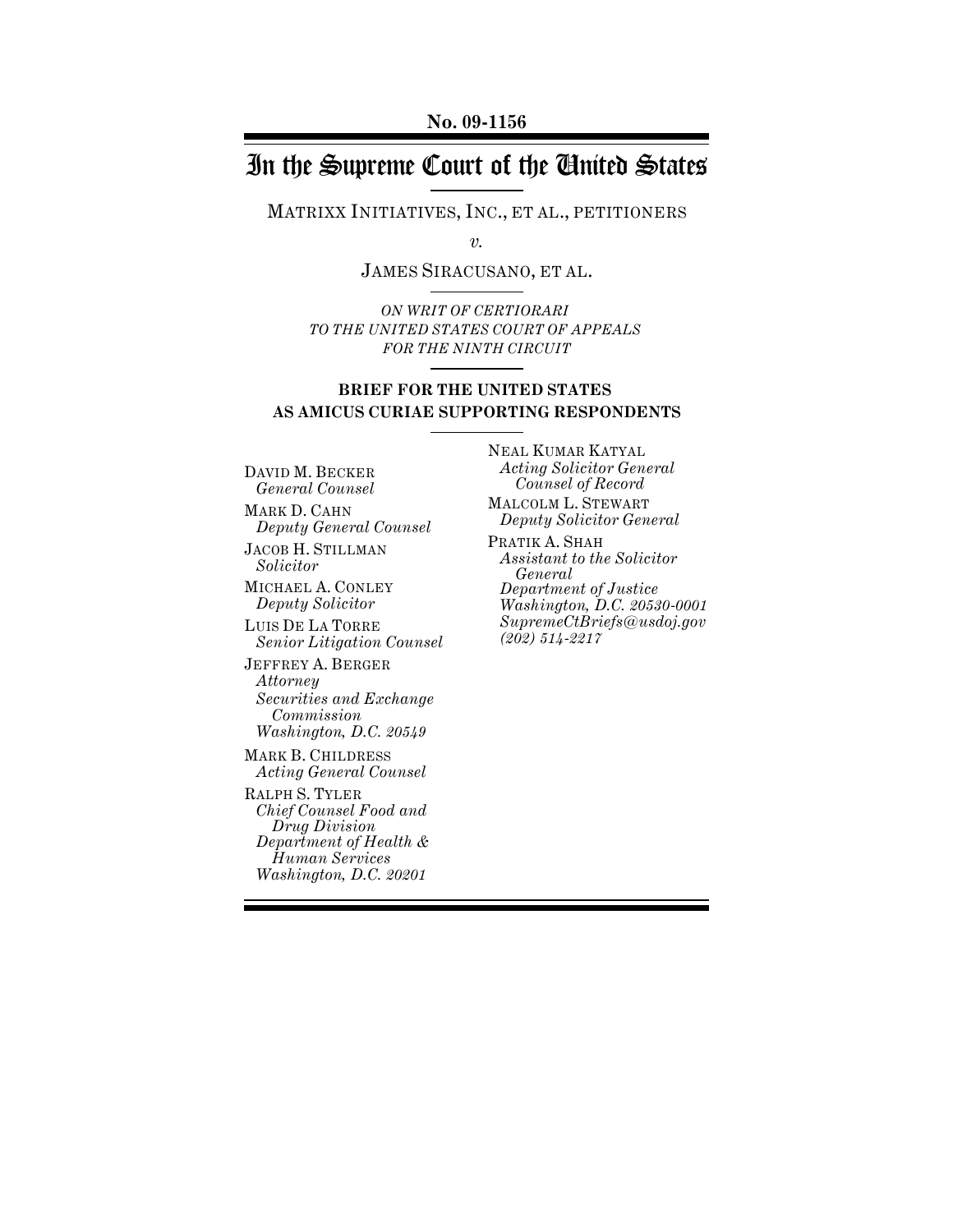### **QUESTION PRESENTED**

Petitioner Matrixx Initiatives Inc. (Matrixx) sold an intranasally applied cold remedy (Zicam) that accounted for 70% of Matrixx's sales. Matrixx shareholders (respondents in this Court) allege that Matrixx violated Section 10(b) of the Securities Exchange Act of 1934, 15 U.S.C. 78j(b), and Rule 10b-5, 17 C.F.R. 240.10b-5, by touting Zicam's expected success and safety without disclosing, among other pertinent information, reports from physicians and researchers that some users had suffered a loss of their sense of smell (anosmia) after using Zicam. On the day that such reports became public, Matrixx's stock price dropped 23.8%. The question presented is as follows:

Whether, in order to state a Section 10(b) claim based on Matrixx's failure to disclose information regarding the possible association between use of Zicam and anosmia, respondents were required to allege evidence of a "statistically significant" association.

(I)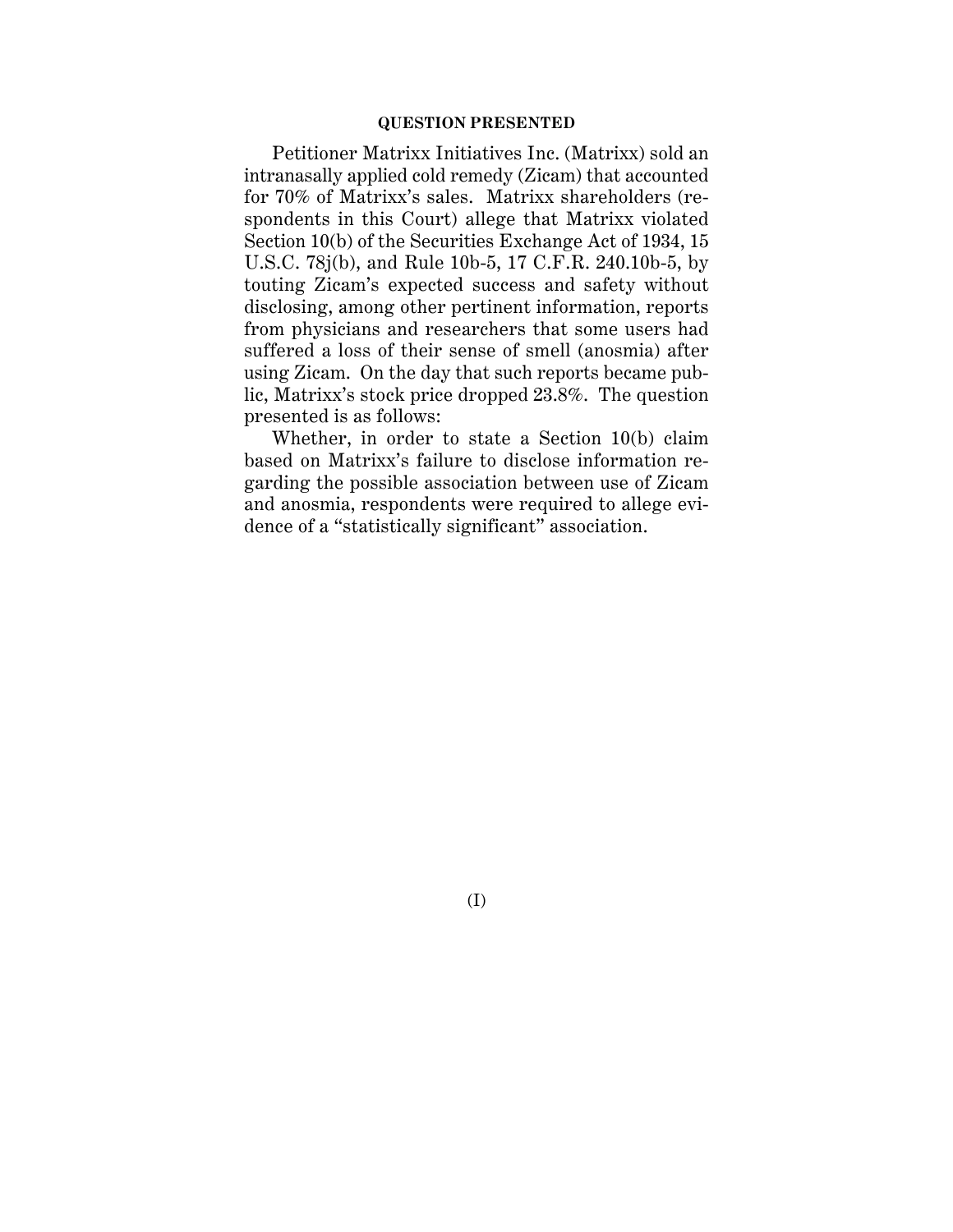# **TABLE OF CONTENTS**

| Page                                                                                   |
|----------------------------------------------------------------------------------------|
|                                                                                        |
|                                                                                        |
|                                                                                        |
| Argument:                                                                              |
| Respondents have adequately pleaded that petitioners'                                  |
| public statements contained material omissions and that                                |
|                                                                                        |
| Information suggesting that a drug causes an<br>А.                                     |
| adverse effect may be "material" to investors                                          |
|                                                                                        |
| Reasonable investors or potential investors in<br>1.                                   |
| a drug company may be concerned about in-                                              |
| formation that raises concerns about the                                               |
| safety of the company's products, even when                                            |
| that information does not establish a "statis-                                         |
| tically significant" association  12                                                   |
| a. Statistical significance is a limited and non-                                      |
| exclusive tool for inferring causation  13                                             |
| b. Information suggesting a possible link be-                                          |
| tween a drug and an adverse effect may                                                 |
| alter the behavior of consumers, regulators,                                           |
| and potential product-liability plaintiffs,                                            |
| even absent statistically significant evi-                                             |
| dence of causation  17                                                                 |
| A statistical significance test for materiality<br>2.                                  |
| conflicts with this court's decision in Basic                                          |
| and is particularly problematic at the plead-                                          |
| ing stage $\dots \dots \dots \dots \dots \dots \dots \dots \dots \dots \dots \dots 21$ |
| Basic's materiality inquiry does not result in<br>3.                                   |
| over-disclosure and appropriately filters out                                          |
|                                                                                        |

# (III)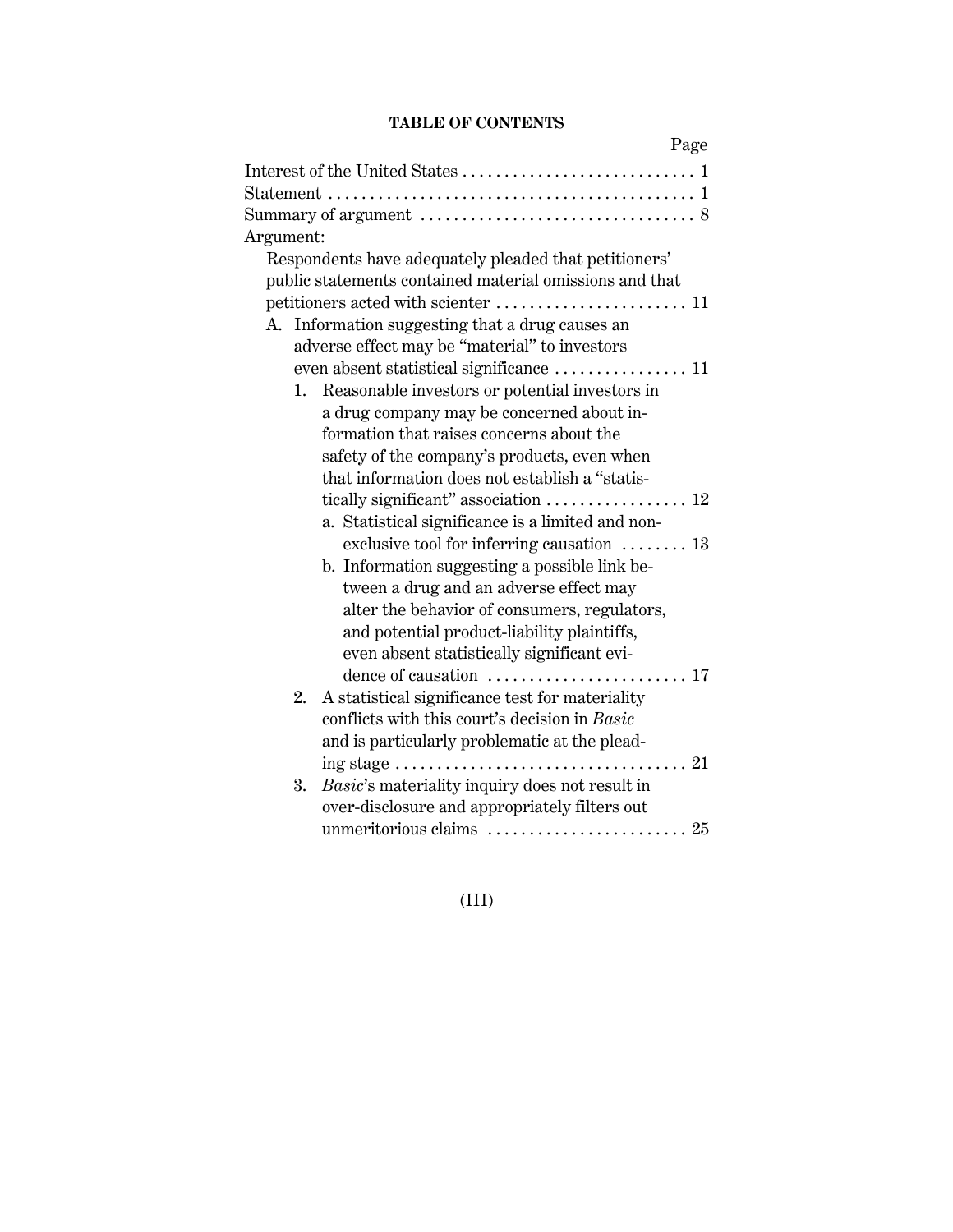| Table of Contents—Continued:                                                                                                           | Page |
|----------------------------------------------------------------------------------------------------------------------------------------|------|
| Respondents' allegations regarding the<br>4.<br>omitted information about Zicam use and<br>anosmia are sufficient to plead materiality |      |
| B. Respondents adequately alleged that petitioners                                                                                     |      |
|                                                                                                                                        |      |
|                                                                                                                                        |      |
| Appendix - Statutory provisions  1a                                                                                                    |      |

# **TABLE OF AUTHORITIES**

### Cases:

| Abigail Alliance v. Von Eschenbach, 495 F.3d 695                           |
|----------------------------------------------------------------------------|
| (D.C. Cir. 2007), cert. denied, 128 S. Ct. 1069                            |
|                                                                            |
| Basic Inc. v. Levinson, 485 U.S. 224 (1988)  passim                        |
| Best v. Lowe's Home Centers, Inc., 563 F.3d 171                            |
|                                                                            |
| Carter-Wallace, Inc., In re, 220 F.3d 36 (2d Cir.                          |
|                                                                            |
| ECA v. J.P. Morgan Chase Co., 553 F.3d 187 (2d Cir.                        |
|                                                                            |
| Edward J. Goodman Life Income Trust v. Jabil Cir-                          |
|                                                                            |
| <i>Ernst &amp; Ernst v. Hochfelder, 425 U.S.</i> 185 (1976) $\ldots$ 2, 32 |
| Ferebee v. Chevron Chem. Co., 736 F.2d 1529 (D.C.                          |
|                                                                            |
| Ganino v. Citizens Util. Co., 228 F.3d 154 (2d Cir.                        |
|                                                                            |
| <i>Helwig v. Vencor</i> , 251 F.3d 540 (6th Cir. 2001)  27                 |
| Hillson Partners, Ltd. v. Adage, Inc., 42 F.3d 204                         |
|                                                                            |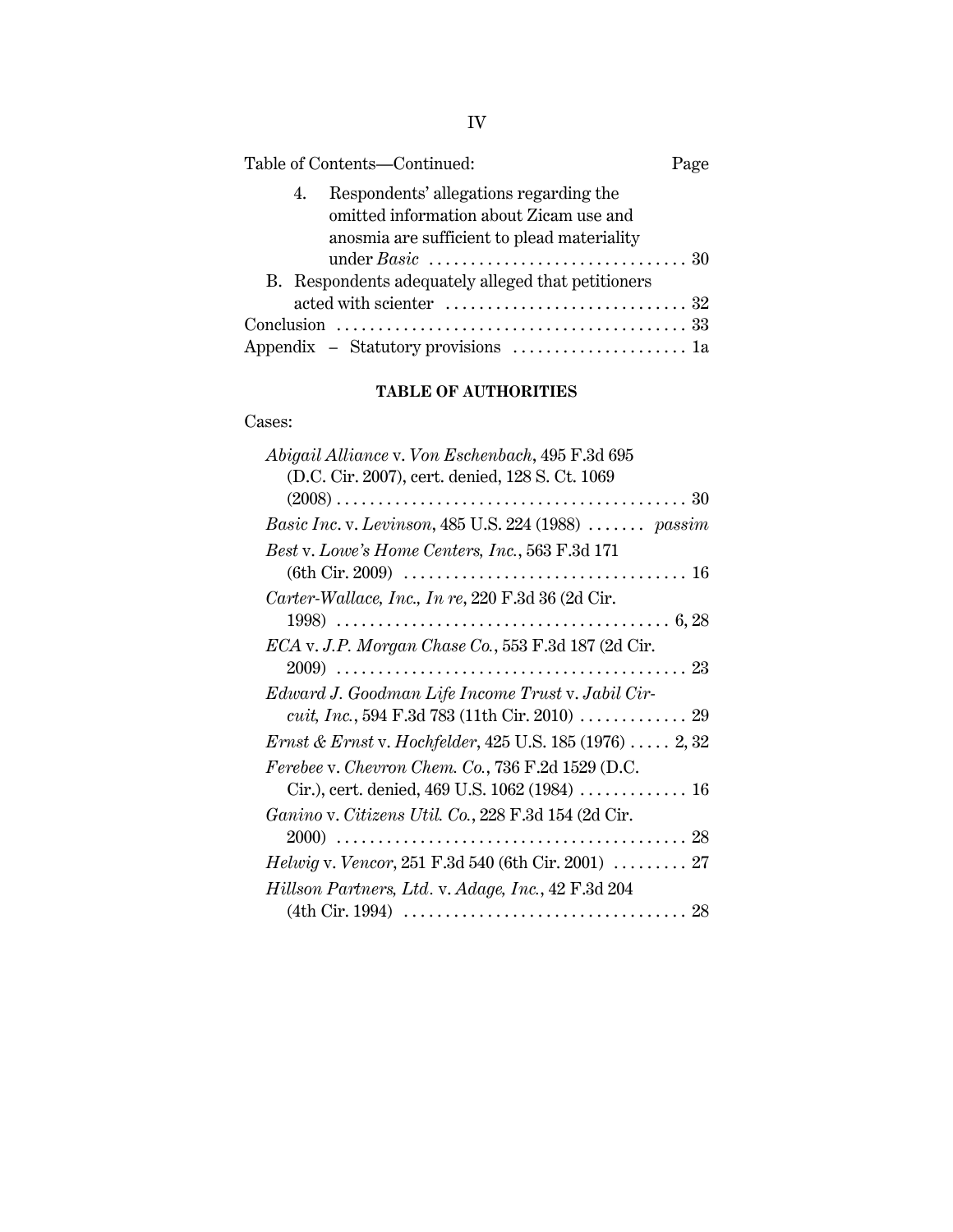| Cases—Continued:                                                                                                                                        | Page |
|---------------------------------------------------------------------------------------------------------------------------------------------------------|------|
| <i>International Bhd. of Teamsters v. United States,</i>                                                                                                |      |
| SEC v. Capital Gains Research Bureau, Inc.,                                                                                                             |      |
| SEC v. Texas Gulf Sulphur Co., 401 F.2d 833 (2d Cir.<br>1968), cert. denied, 394 U.S. 976 (1969)  27                                                    |      |
| Stoneridge Inv. Partners, LLC v. Scientific-Atlanta,<br>$Inc., 552 \text{ U.S. } 148 \, (2008) \dots \dots \dots \dots \dots \dots \dots \dots \dots 2$ |      |
| Tellabs, Inc. v. Makor Issues & Rights, Ltd., 551 U.S.                                                                                                  |      |
| TSC Indus., Inc. v. Northway, Inc., 426 U.S. 438                                                                                                        |      |
| Westberry v. Gislaved Gummi AB, 178 F.3d 257 (4th                                                                                                       |      |
| Statutes and regulations:                                                                                                                               |      |

| Private Securities Litigation Reform Act of 1995:       |
|---------------------------------------------------------|
|                                                         |
|                                                         |
| Securities Exchange Act of 1934, 15 U.S.C. 78a et seq.: |
|                                                         |
|                                                         |
|                                                         |
|                                                         |
|                                                         |
|                                                         |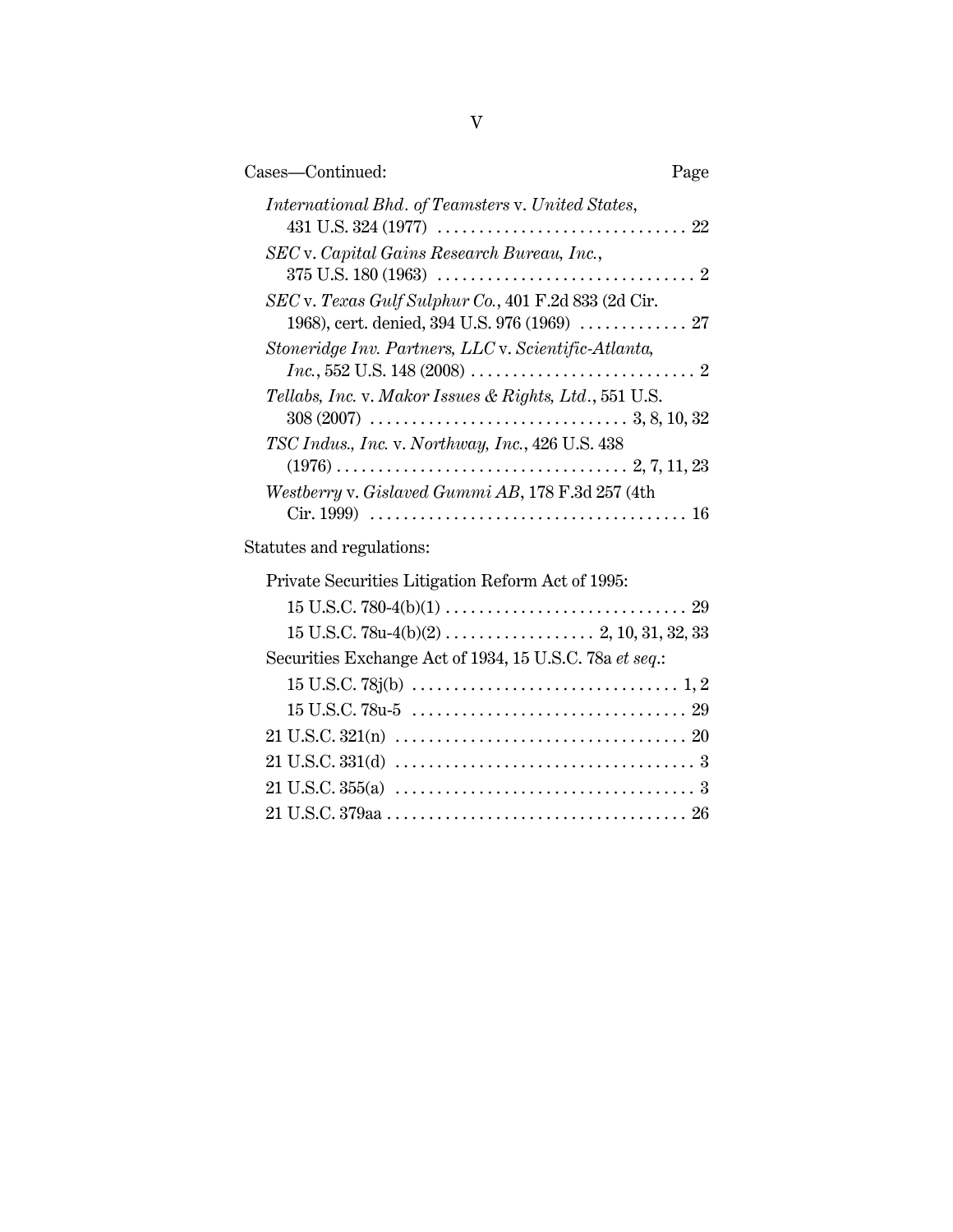| Regulations-Continued:                                                                                                                                                                                                                                         | Page |
|----------------------------------------------------------------------------------------------------------------------------------------------------------------------------------------------------------------------------------------------------------------|------|
| 17 C.F.R.:                                                                                                                                                                                                                                                     |      |
|                                                                                                                                                                                                                                                                |      |
|                                                                                                                                                                                                                                                                |      |
| Miscellaneous:                                                                                                                                                                                                                                                 |      |
| Company Stops Making Morning Sickness Drug,                                                                                                                                                                                                                    |      |
| FDA, Adverse Event Reporting System (AERS),<br>http://www.fda.gov/Drugs/GuidanceCompliance<br>RegulatoryInformation/Surveillance/adversedrug<br>effects/default.htm.                                                                                           |      |
| FDA Compliance Policy Guide § 400.400, Conditions<br>Under which Homeopathic Drugs may be Mar-                                                                                                                                                                 |      |
| FDA, The Clinical Impact of Adverse Event Report-<br>ing (1996), http://www.fda.gov/downloads/Safety/<br>MedWatch/UCM168505.pdf  19                                                                                                                            |      |
| FDA, Guidance for Industry: Good Pharm-<br>acovigilance Practices and Pharmaceoepidemi-<br>ologic Assessment - Content and Form (2005),<br>http://www.fda.gov/downloads/Drugs/<br>GuidanceComplianceRegulatoryInformation/<br>Guidances/ucm071696.pdf.  20, 28 |      |
| Michael D. Green, Expert Witnesses and Sufficiency<br>of Evidence in Toxic Substances Litigation: The<br>Legacy of Agent Orange and Bendectin Litigation,                                                                                                      |      |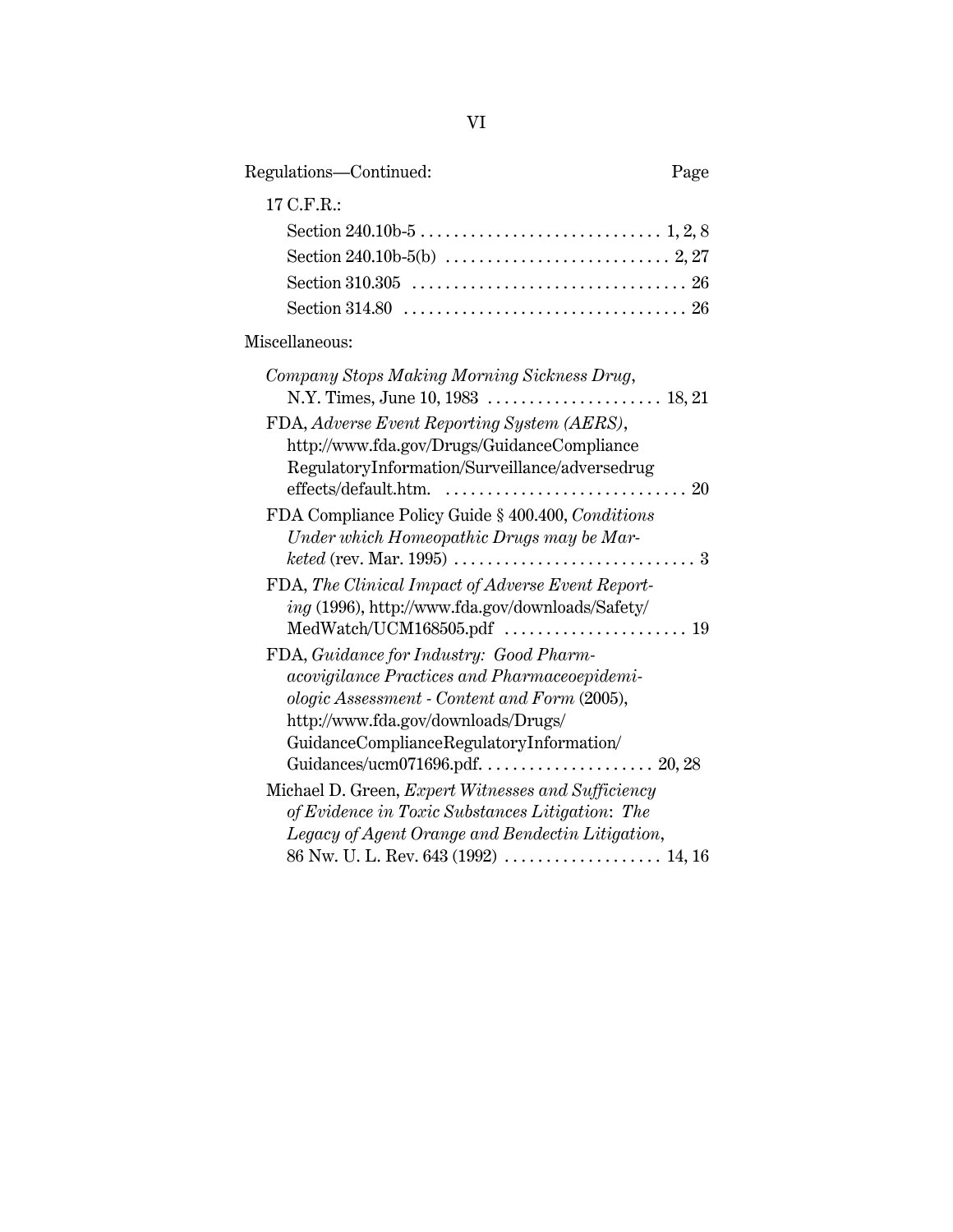| Miscellaneous-Continued:<br>Page                                                                                                                                                                                           |  |
|----------------------------------------------------------------------------------------------------------------------------------------------------------------------------------------------------------------------------|--|
| Michael D. Green, Michael Freedman & Leon Gordis,<br>Reference Guide on Epidemiology, in Reference<br>Manual on Scientific Evidence 333 (2d ed.                                                                            |  |
| Gardiner Harris, FDA Warns Against Use of Popu-<br>$lar Cold$ $Remedy$ , N.Y. Times, June 17, 2009 $\dots \dots 21$                                                                                                        |  |
| Austin Bradford Hill, The Environment and Disease:<br><i>Association or Causation?</i> , 58 Proc. Royal Soc'y                                                                                                              |  |
| David Kaye & David A. Freedman, Reference Guide<br>on Statistics, in Reference Manual on Scientific                                                                                                                        |  |
| Richard Lempert, The Significance of Statistical<br>Significance: Two Authors Restate an Introvert<br>Caution. Why a Book?, 34 Law & Soc. Inquiry                                                                          |  |
| Matrixx initiatives Voluntarily Withdraws Zicam<br>Cold Remedy Swabs, Zicam Cold Remedy Nasal<br>Gel, June 16, 2009, http://www.zicam.com/<br>messagetoconsumers $\ldots \ldots \ldots \ldots \ldots \ldots \ldots \ldots$ |  |
| Report of the Advisory Committee on Corporate Dis-<br><i>closure to the SEC</i> , 95th Cong., 1st Sess. $(1977)$ 22                                                                                                        |  |
| Jonathan A.C. Sterne & George Davey Smith, Sifting<br>the evidence - what's wrong with significance<br><i>tests</i> ?, 322 British Med. J. 226 (2001) $\ldots \ldots \ldots \ldots \ldots 15$                              |  |
| Joseph P. White & Dionne Searcey, Audi Case Set<br>Template for Toyota's Troubles, Wall. St. J., Mar.                                                                                                                      |  |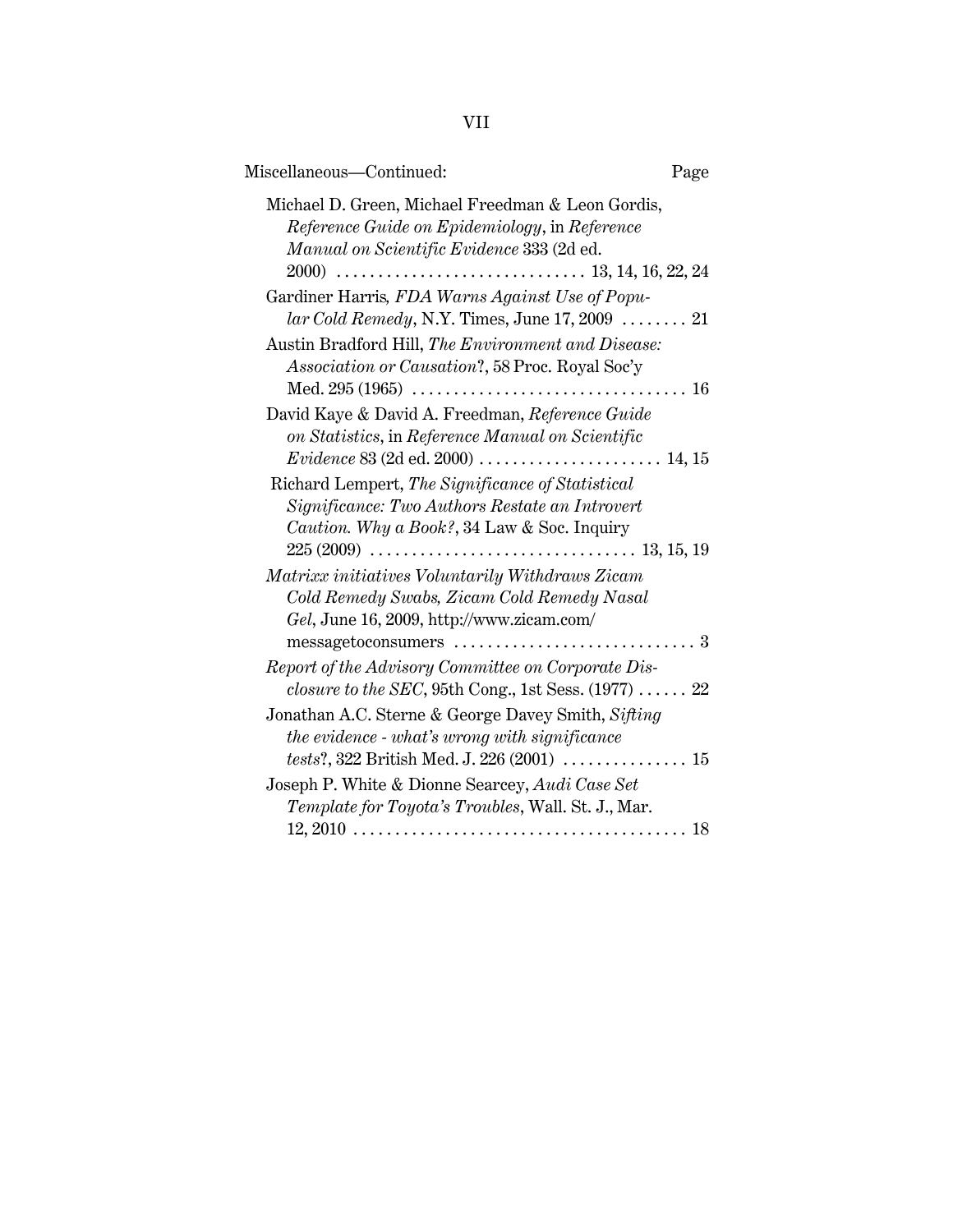# In the Supreme Court of the United States

No. 09-1156

MATRIXX INITIATIVES, INC., ET AL., PETITIONERS

*v.*

JAMES SIRACUSANO, ET AL.

*ON WRIT OF CERTIORARI TO THE UNITED STATES COURT OF APPEALS FOR THE NINTH CIRCUIT*

# **BRIEF FOR THE UNITED STATES AS AMICUS CURIAE SUPPORTING RESPONDENTS**

### **INTEREST OF THE UNITED STATES**

The United States, through the Department of Justice and the Securities and Exchange Commission (SEC), administers and enforces the federal securities laws, including the laws at issue in this case, Section 10(b) of the Securities Exchange Act of 1934 (Exchange Act), 15 U.S.C. 78j(b), and Rule 10b-5, 17 C.F.R. 240.10b-5. The question presented in this case may arise in both private and government actions.

### **STATEMENT**

1. Section 10(b) of the Exchange Act makes it unlawful "[t]o use or employ, in connection with the purchase or sale of any security \* \* \* , any manipulative or deceptive device or contrivance in contravention of"

(1)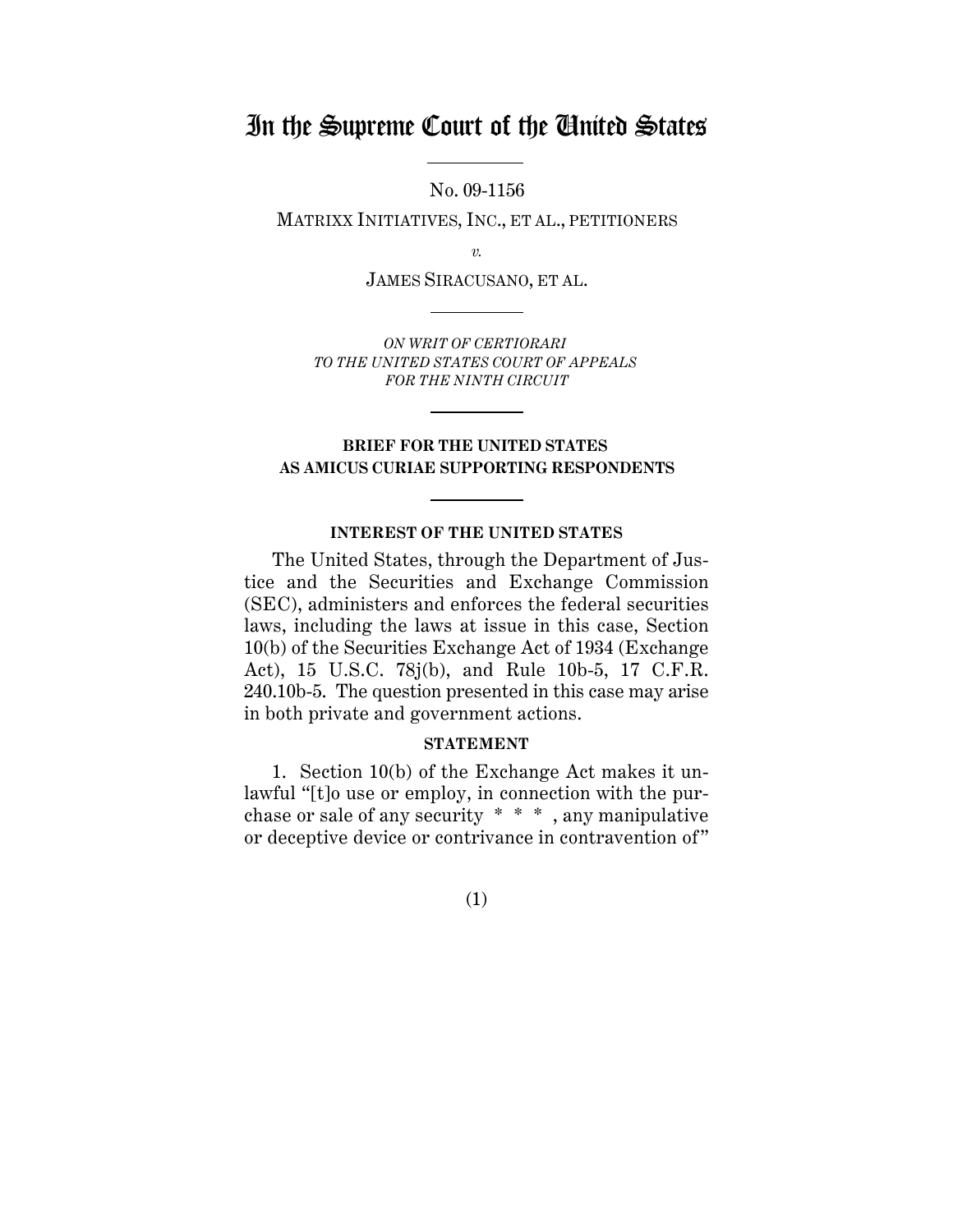rules promulgated by the SEC. 15 U.S.C. 78j(b). Under SEC Rule 10b-5, it is unlawful "[t]o make any untrue statement of a material fact or to omit to state a material fact necessary in order to make the statements made, in the light of the circumstances under which they were made, not misleading." 17 C.F.R. 240.10b-5(b). To state a claim under Section 10(b) and Rule 10b-5, the government or a private plaintiff must allege, as relevant here, that the false statement or misleading omission was "material" and that the defendant acted with scienter. See *Stoneridge Inv. Partners, LLC* v. *Scientific-Atlanta, Inc.*, 552 U.S. 148, 157 (2008).

A "fundamental purpose*"* of the Exchange Act "was to substitute a philosophy of full disclosure for the philosophy of *caveat emptor*." *Basic Inc*. v. *Levinson*, 485 U.S. 224, 234 (1988) (quoting *SEC* v. *Capital Gains Research Bureau, Inc.*, 375 U.S. 180, 186 (1963)). Balancing "the need to insure adequate disclosure" and "the need to avoid the adverse consequences of setting too low a threshold," the Court has construed the securities laws to incorporate the "conventional tort test of materiality." *TSC Indus., Inc.* v. *Northway, Inc.*, 426 U.S. 438, 445, 449 n.10 (1976). For purposes of Section 10(b) and Rule 10b-5, an omitted fact is "material" if there is "a substantial likelihood that a reasonable shareholder would consider it important." *Basic*, 485 U.S. at 231-232 (quoting *TSC Indus*., 426 U.S. at 449).

Liability under Section 10(b) requires proof that the defendant acted with scienter, "a mental state embracing intent to deceive, manipulate, or defraud." *Ernst & Ernst* v. *Hochfelder*, 425 U.S. 185, 193 & n.12 (1976). Under the Private Securities Litigation Reform Act of 1995 (PSLRA), 15 U.S.C. 78u-4(b)(2), the plaintiff in a private Section 10(b) suit must plead with particularity,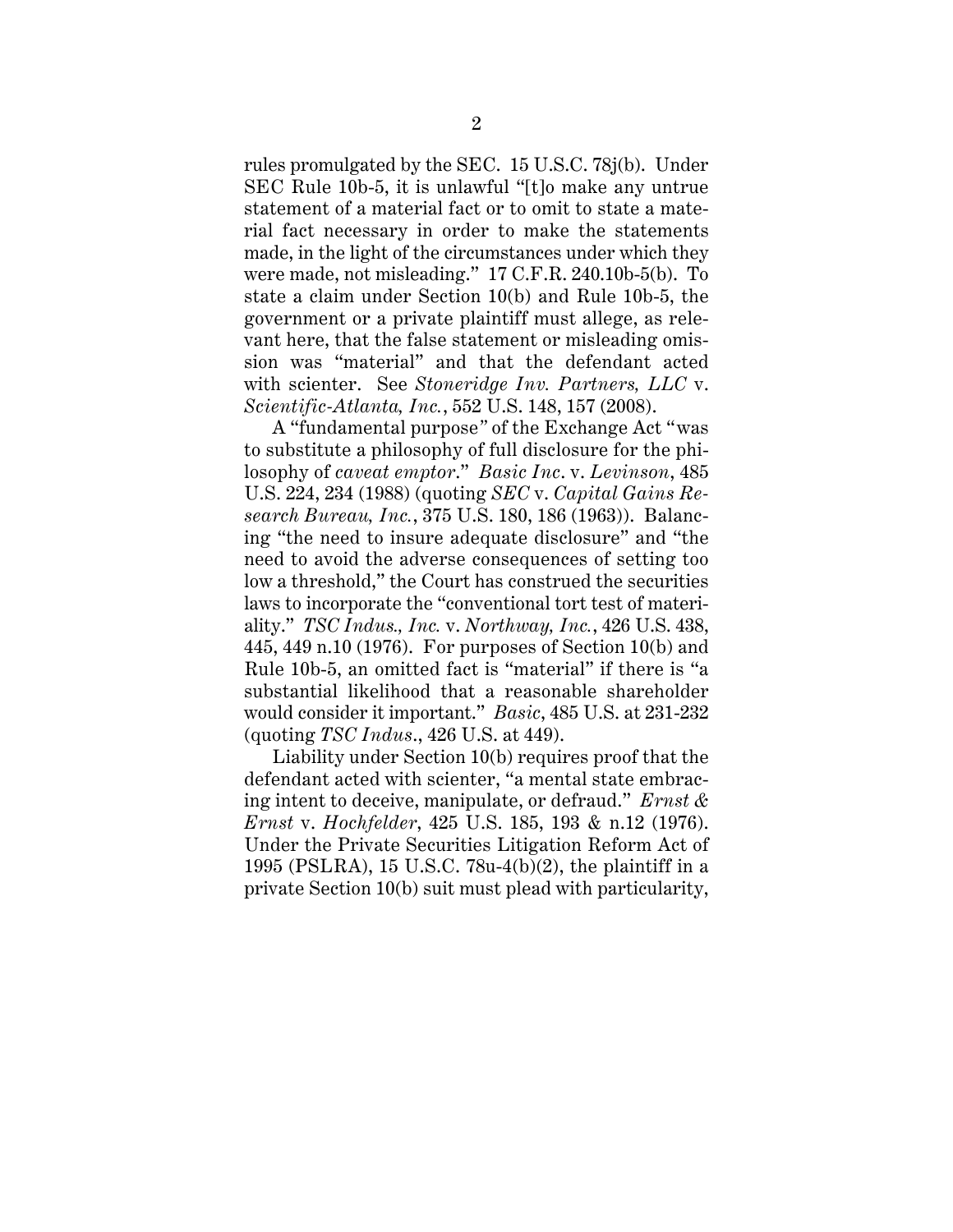*inter alia*, facts giving rise to a strong inference that the defendant acted with scienter. See *Tellabs, Inc.* v. *Makor Issues & Rights Ltd.*, 551 U.S. 308, 319 (2007).

2. a. Matrixx Initiatives, Inc. (Matrixx), a pharmaceutical company, sold over-the-counter cold remedies. One of its main products, Zicam Cold Remedy (Zicam), which contained zinc gluconate, was available in several forms including an intranasal gel and spray. During the period relevant to this case (October 22, 2003, to February 6, 2004), Zicam accounted for 70% of Matrixx's sales. J.A. 60a (¶ 2). Zicam, which was marketed as a homeopathic remedy, did not (and does not) have a new drug application approved by the Food and Drug Administration (FDA). J.A.  $269a<sup>1</sup>$ 

b. By September 2003, three medical researchers and physicians had informed Matrixx that at least a dozen users of Zicam—including ten patients in a case study—had experienced a loss of their sense of smell, a condition known as anosmia.

In December 1999, Dr. Alan Hirsch, Neurological Director of the Smell & Taste Treatment and Research

 $1$  FDA ordinarily exercises enforcement discretion to permit the marketing of homeopathic drugs without an approved new drug application under certain conditions consistent with FDA guidance. See FDA Compliance Policy Guide § 400.400, *Conditions Under Which Homeopathic Drugs May Be Marketed* (rev. Mar. 1995). That exercise of discretion, however, is not unlimited. In 2009, FDA issued a warning letter to Matrixx for marketing certain intranasal forms of Zicam without an approved new drug application in violation of 21 U.S.C. 331(d) and 355(a), stating that Zicam "may pose a serious risk to consumers" and specifically identifying reports of Zicam-associated anosmia. J.A. 268a-271a. In response, Matrixx withdrew the products at issue from the market. *Matrixx Initiatives Voluntarily Withdraws Zicam Cold Remedy Swabs, Zicam Cold Remedy Nasal Gel*, June 16, 2009, http:// www.zicam.com/messagetoconsumers.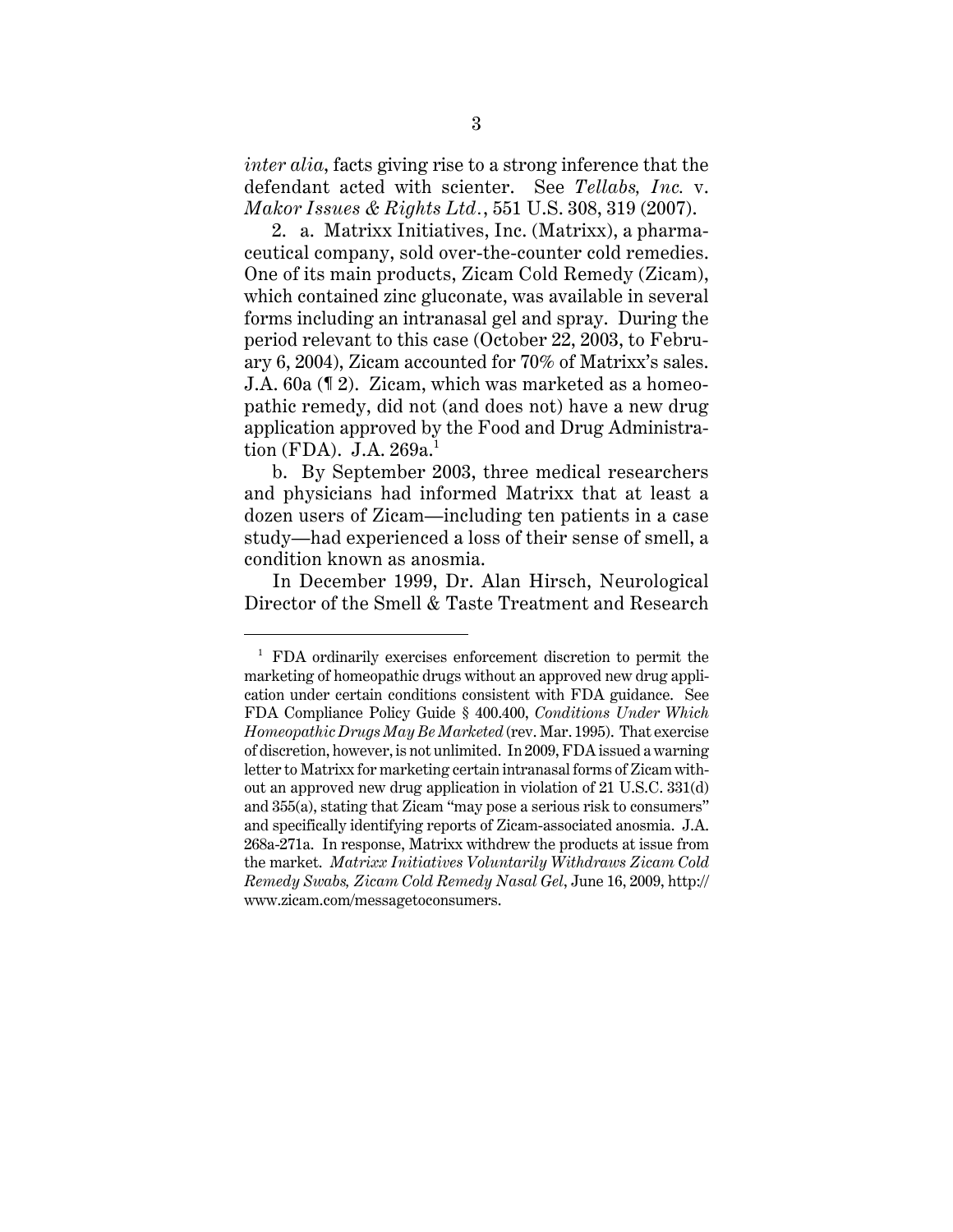Foundation, contacted Matrixx about a possible link between Zicam and anosmia. Dr. Hirsch told Matrixx that at least one patient had developed anosmia after using Zicam in the absence of a cold, and that previous studies had demonstrated that intranasal application of zinc could be problematic. J.A. 67a-68a (¶ 25).

In September 2002, Dr. Miriam R. Linschoten of the University of Colorado spoke to Matrixx about one of her patients who had been treated for anosmia after using Zicam. Matrixx informed Dr. Linschoten that it had received complaints from others. Dr. Linschoten sent Matrixx abstracts from published studies on the link between another zinc compound (zinc sulfate) and anosmia. J.A. 68a-69a (¶¶ 26-27).

In September 2003, Matrixx learned that a third researcher, Dr. Bruce Jafek of the University of Colorado (in conjunction with Dr. Linschoten and another colleague), planned to make a poster presentation entitled "Zicam® Induced Anosmia" to the American Rhinologic Society later that month. The poster, reporting on their study involving ten patients who had developed anosmia after using Zicam, described in detail how one patient had experienced a severe burning sensation and loss of smell immediately after using Zicam. Matrixx demanded that Dr. Jafek remove the references identifying Zicam by name, and he presented the poster without such references. J.A. 69a-70a (¶¶ 28-29).

c. In an October 2003 press release and conference call, Matrixx stated that Zicam was "poised for growth in the upcoming cough and cold season"; that Zicam was the engine behind the company's "very strong momentum going into the upcoming cough and cold season"; that Matrixx was "extremely well positioned for a successful 2003/2004 cough/cold season"; and that the com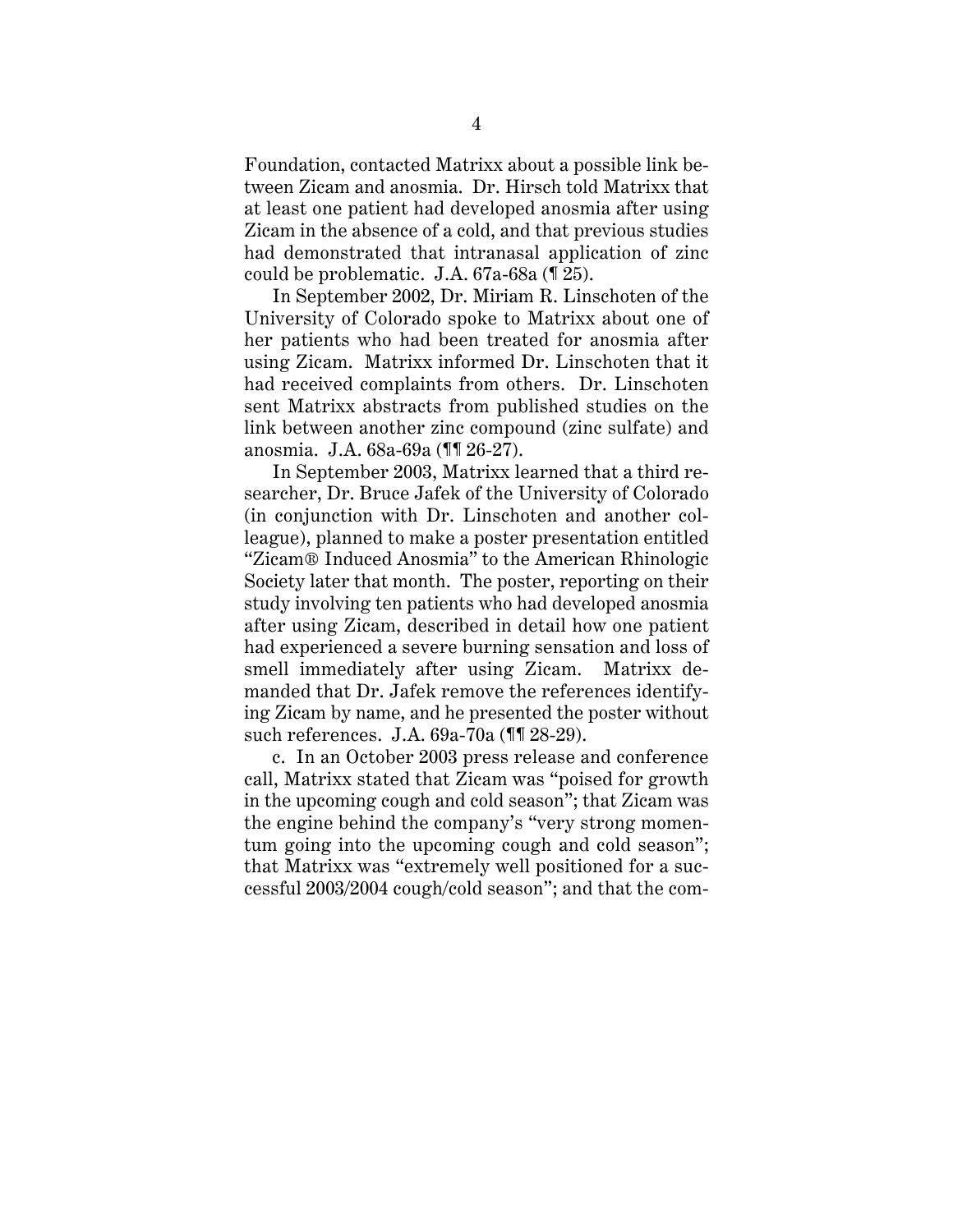pany expected revenues to increase by 50%. J.A. 71a-75a (¶¶ 32-34).

On November 12, 2003, Matrixx filed a Form 10-Q with the SEC. Matrixx stated that even a single unmeritorious product liability claim "could materially adversely affect our results of operations and financial condition." J.A. 75a-76a (¶ 35). Matrixx did not disclose that it had already been sued by two plaintiffs who claimed to have suffered anosmia due to Zicam use. *Ibid.*

On February 2, 2004, in response to a January 30 news report linking Zicam and anosmia (J.A. 188a-192a), Matrixx issued a press release in which it asserted that "statements alleging that intranasal Zicam products cause anosmia (loss of smell) are completely unfounded and misleading" because "the safety and efficacy of zinc gluconate" were "well established" by two clinical trials. J.A. 77a-78a (¶ 38) (quoting J.A. 193a-195a).

On February 6, 2004, the television program *Good Morning America* reported on the possible link between Zicam use and anosmia. That day, the price per share of Matrixx stock fell from \$13.05 to \$9.94—a single-day drop of 23.8%. J.A. 81a (¶ 43).

Also on February 6, Matrixx issued another press release reiterating that Zicam's safety had been "well established." J.A. 81a-82a (¶ 44). Later that month, however, Matrixx acknowledged (in a Form 8-K filing with the SEC) that a panel of scientists convened "to review current information on smell disorders" had concluded that "there is insufficient scientific evidence at this time to determine if zinc gluconate, when used as recommended, affects a person's ability to smell." J.A. 82a (¶¶ 45-46), 206a.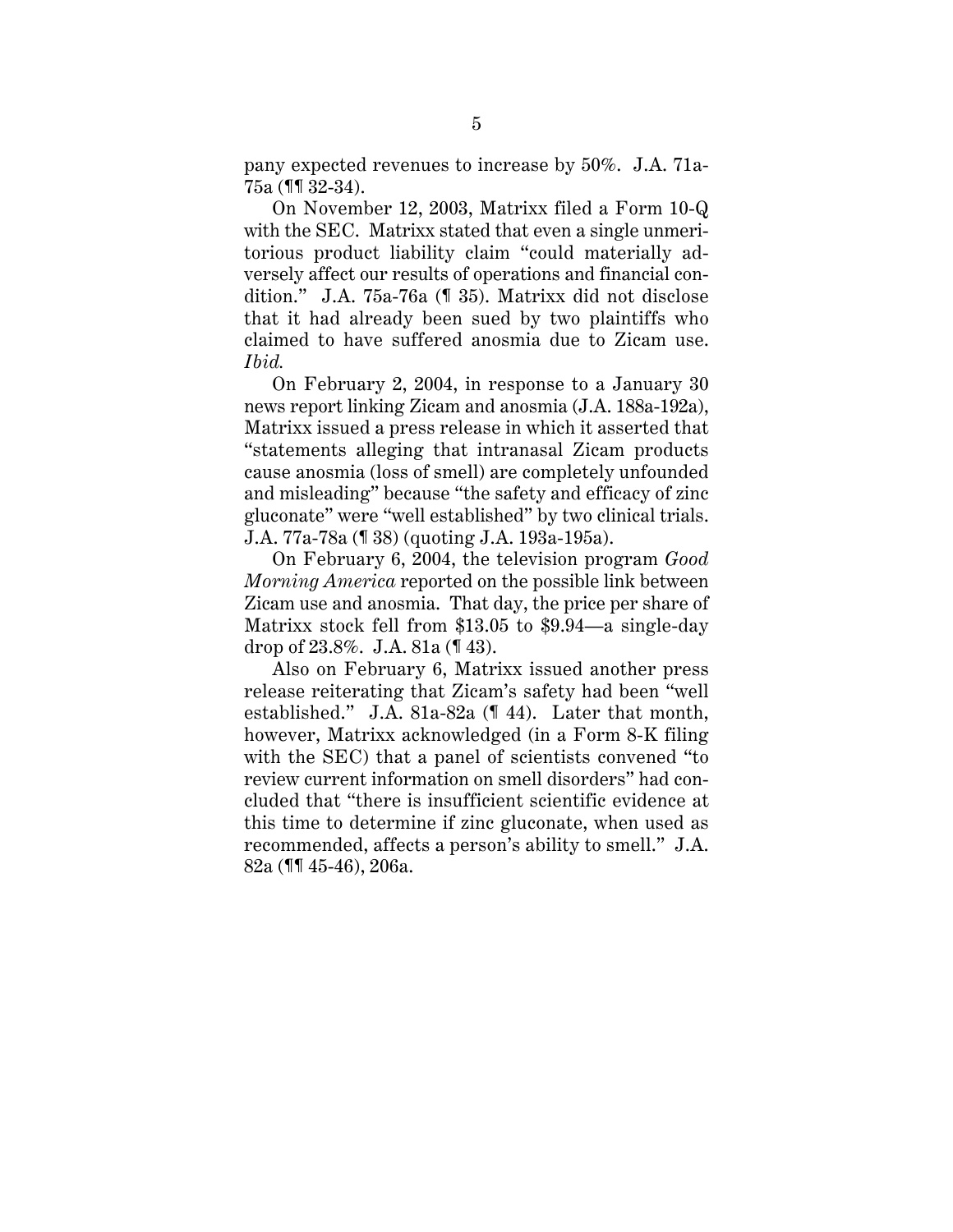By October 2004, Matrixx had been sued by approximately 284 individuals in 19 different lawsuits alleging that Zicam had caused damage to their sense of smell. Four such lawsuits (involving nine individuals) were filed before February 6, the date of the *Good Morning America* report. J.A. 87a-88a.

3. a. Respondents filed this class action under Section 10(b) and Rule 10(b)-5 on behalf of investors who had purchased Matrixx stock between October 22, 2003, and February 6, 2004. The named defendants (petitioners in this Court) were Matrixx and three of its officers. Respondents alleged, *inter alia*, that Matrixx's predictions of Zicam's commercial success were materially misleading because Matrixx had concealed a risk of anosmia that could (and did) affect Matrixx's stock price; that Matrixx's Form 10-Q filing was materially misleading because it failed to disclose a pending lawsuit claiming that Zicam caused anosmia; and that Matrixx's statements about scientific evidence establishing Zicam's safety were materially misleading because, as Matrixx later acknowledged, there was insufficient evidence to make that determination. J.A. 58a-111a.

b. The district court dismissed respondents' complaint. Pet. App. 35a-54a. Citing *In re Carter-Wallace, Inc.*, 220 F.3d 36 (2d Cir. 1998), the district court stated that "adverse information related to the safety of a product is not material unless such reports provide reliable statistically significant information that a drug is unsafe." Pet. App. 45a. The court found that "12 user complaints is not statistically significant" and that respondents had therefore "failed to present evidence of a statistically significant correlation between the use of Zicam and anosmia." *Id*. at 50a. The district court further ruled that respondents' allegations of scienter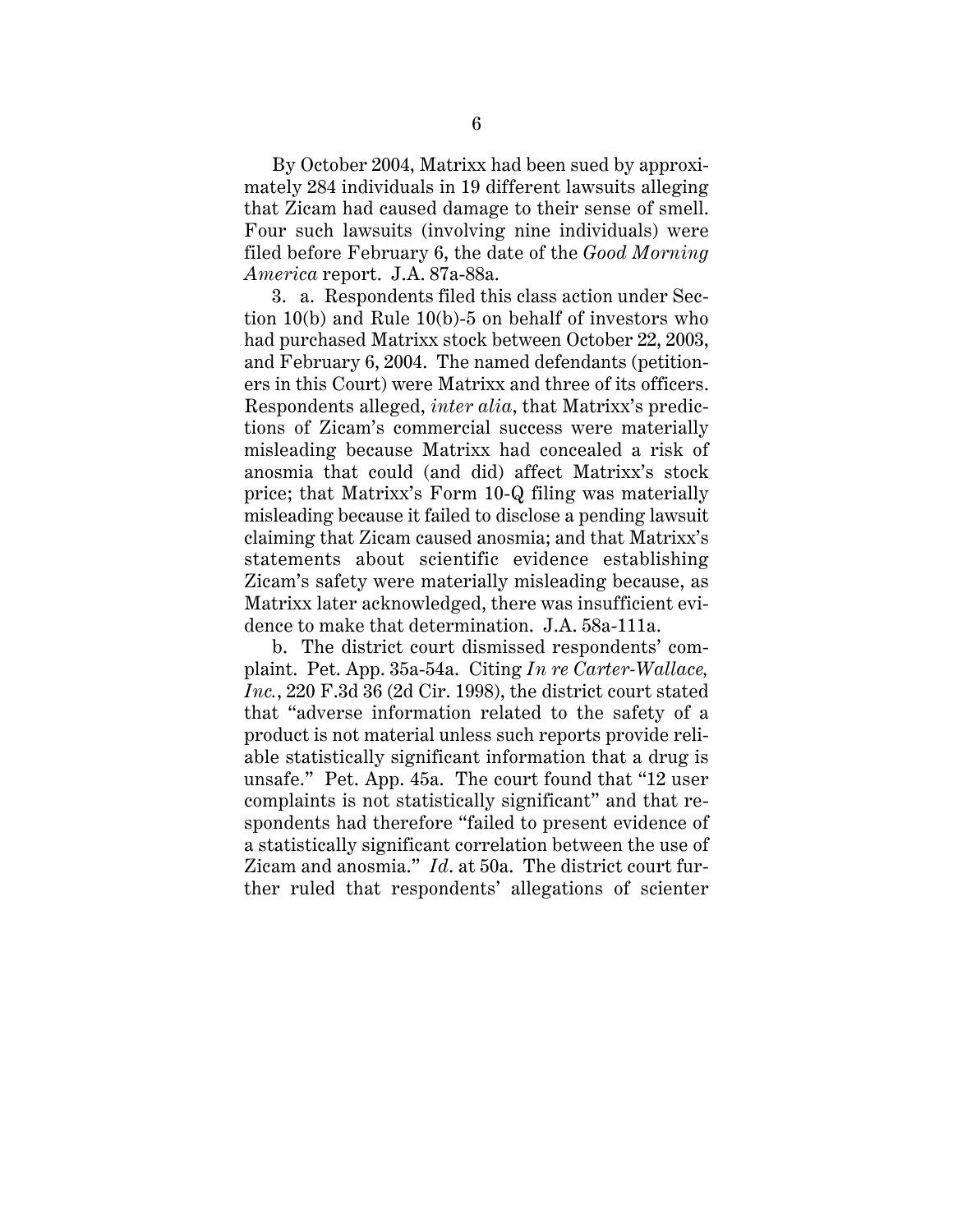failed to satisfy the PSLRA's heightened pleading standard. *Id.* at 50a-54a.

4. The court of appeals reversed and remanded. Pet. App. 1a-34a.

a. The court of appeals held "that the district court erred in relying on the statistical significance standard to conclude that [respondents] failed adequately to allege materiality." Pet. App. 23a. The court explained that "[a]n omitted fact is material if there is a substantial likelihood that a reasonable shareholder would consider it important," *id.* at 21a-22a (quoting *TSC Indus.,* 426 U.S. at 449), and it noted this Court's rejection of bright-line materiality rules in *Basic*, *id.* at 23a. The court of appeals reasoned that by using the "statistical significance" standard, the district court had "made a decision that should have been left to the trier of fact." *Id.* at 24a. After "engag[ing] in the fact-specific inquiry required by *Basic*," and in light of all the allegations in the complaint, the court of appeals concluded that the respondents had "sufficiently alleged materiality." *Id*. at 24a-26a.

b. The court of appeals also rejected the district court's determination that respondents had failed adequately to allege scienter. Pet. App. 26a-34a. The court explained that at the time Matrixx had "touted the potential for growth and profitability of Zicam" and alerted investors generally to the risks of litigation, Matrixx (1) knew that at least a dozen Zicam users had developed anosmia, (2) was aware that past studies linked another zinc compound to anosmia, (3) had prevented Dr. Jafek from using Zicam's name in a research presentation, and (4) was defending itself in an anosmiarelated lawsuit. *Id.* at 32a. Moreover, the court noted, Matrixx had represented that clinical trials had estab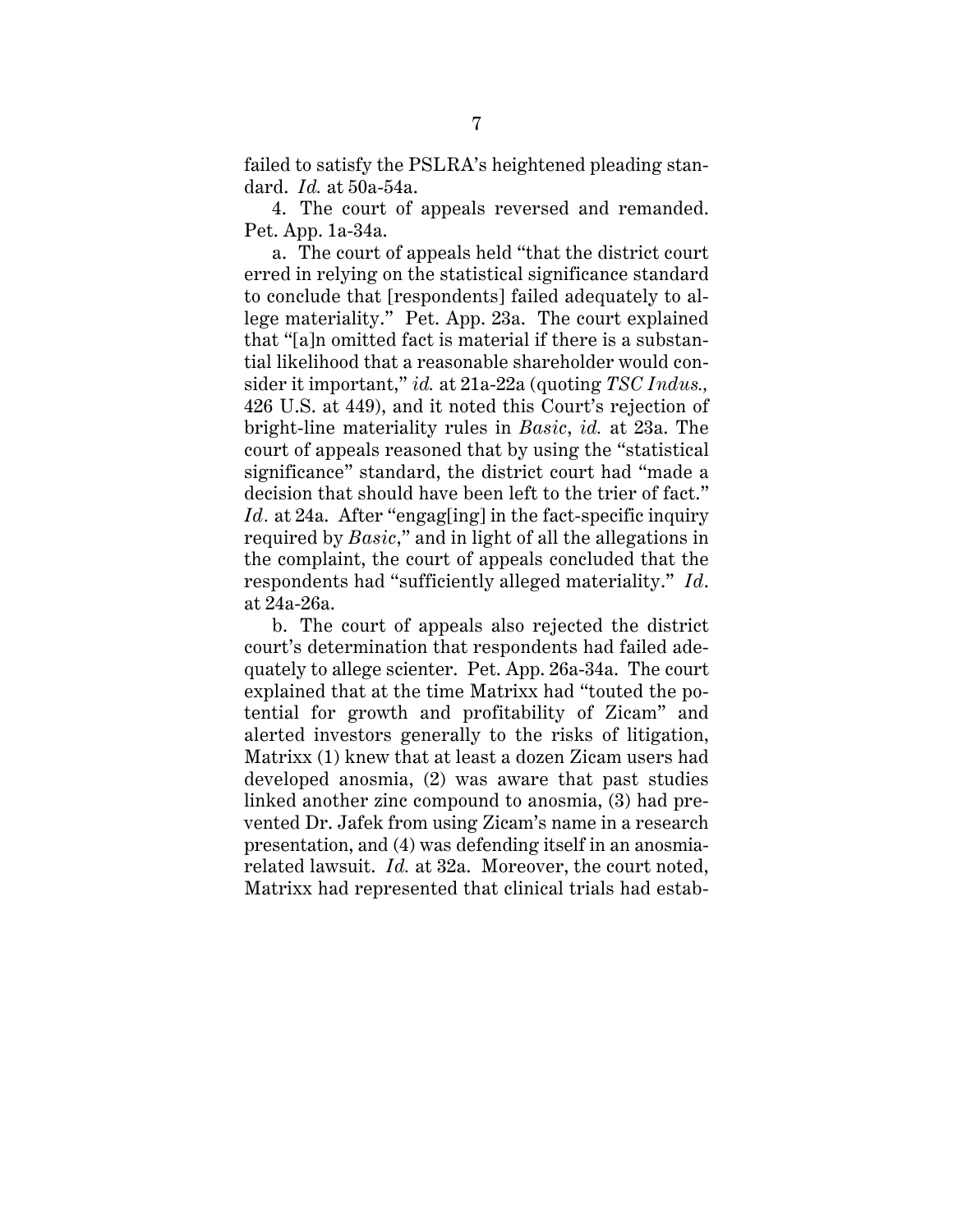lished the safety of Zicam even "though it was subsequently reported that Matrixx had not conducted such studies." *Id*. at 32a-33a. Based on those allegations, the court concluded that "the inference of scienter is 'cogent and at least as compelling' as any 'plausible non-culpable explanation' for [petitioners'] conduct," and that respondents therefore satisfied the PSLRA's standard for pleading scienter. *Id*. at 33a-34a (quoting *Tellabs*, 551 U.S. at 324).

#### **SUMMARY OF ARGUMENT**

A. Materiality is a touchstone of liability under Section 10(b) and Rule 10b-5, and this Court has held that an omitted fact is "material" when there is a substantial likelihood that a reasonable investor would have considered it important. *Basic Inc*. v. *Levinson*, 485 U.S. 224, 231-232 (1988). Petitioners propose to depart from that settled understanding in favor of a categorical rule that deems information about an adverse effect associated with use of a drug immaterial unless the association is statistically significant.

1. That rule conflicts with *Basic*'s standard for two important reasons. First, evidence other than data showing a statistically significant association can suggest a causal link between use of a drug and an adverse effect. Medical researchers, courts, and FDA regularly consider multiple factors in assessing causation, especially where (as here) the available epidemiological data are inconclusive. Second, a reasonable investor may consider information suggesting an adverse drug effect important even if it does not prove that the drug causes the effect. Even reports that simply suggest causation may affect the behavior of consumers, potential litigants, and FDA. Because such reactions can affect a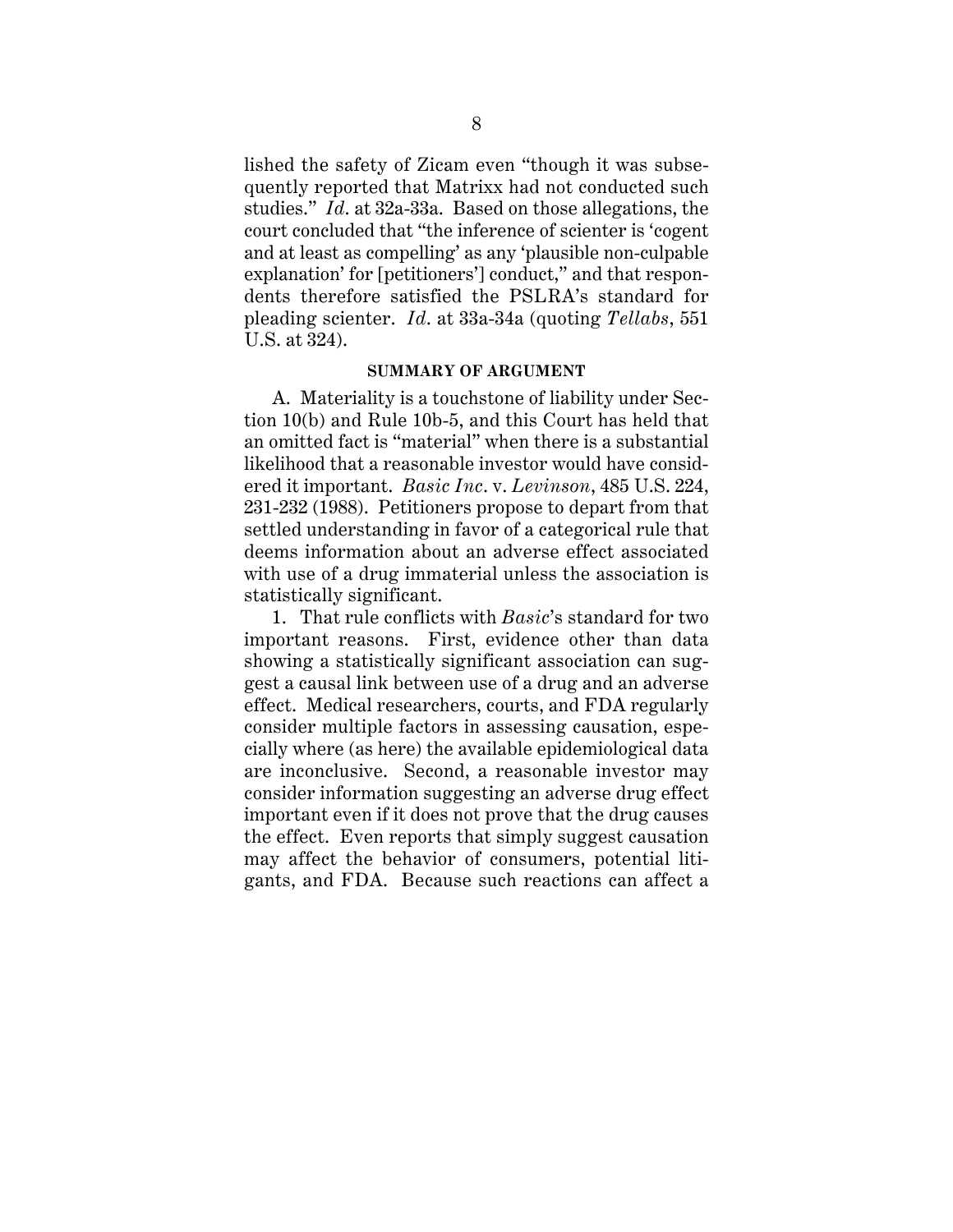product's commercial viability, and thus the company's financial condition, a reasonable investor often will want to know about such information.

2. Petitioners' proposed rule also conflicts with this Court's precedents because it establishes a rigid restriction, particularly at the pleading stage. This Court previously rejected a "bright-line" rule both because it was too underinclusive and because the materiality inquiry requires "delicate assessments" better suited to the trier of fact. *Basic*, 485 U.S. at 236; *TSC Indus., Inc.* v. *Northway, Inc.*, 426 U.S. 438, 450 (1976). Even in product-liability cases, where causation is an element, courts look beyond statistical significance, and petitioners cite no case that was dismissed for lack of statistical significance at the pleading stage.

3. The inquiry described in *Basic* provides adequate guidance to courts and companies. In *Basic*, this Court rejected the same policy argument that petitioners advance here, *i.e.*, that their bright-line rule is necessary to avoid inundating the market with irrelevant disclosures. 485 U.S. at 234. That argument is particularly unpersuasive here in light of FDA-reporting requirements for drug companies and FDA's policy of making adverse event data publicly available. As this Court explained, courts can look to several illustrative factors to determine whether allegations of materiality are sufficient to survive a motion to dismiss in this context. Doing so will screen out unmeritorious claims.

4. Respondents' complaint adequately alleges materiality. First, the source of most of the adverse information was not random users but experts in the field, based on their clinical observation of at least a dozen cases of anosmia in Zicam users and published studies establishing a link between anosmia and another zinc compound.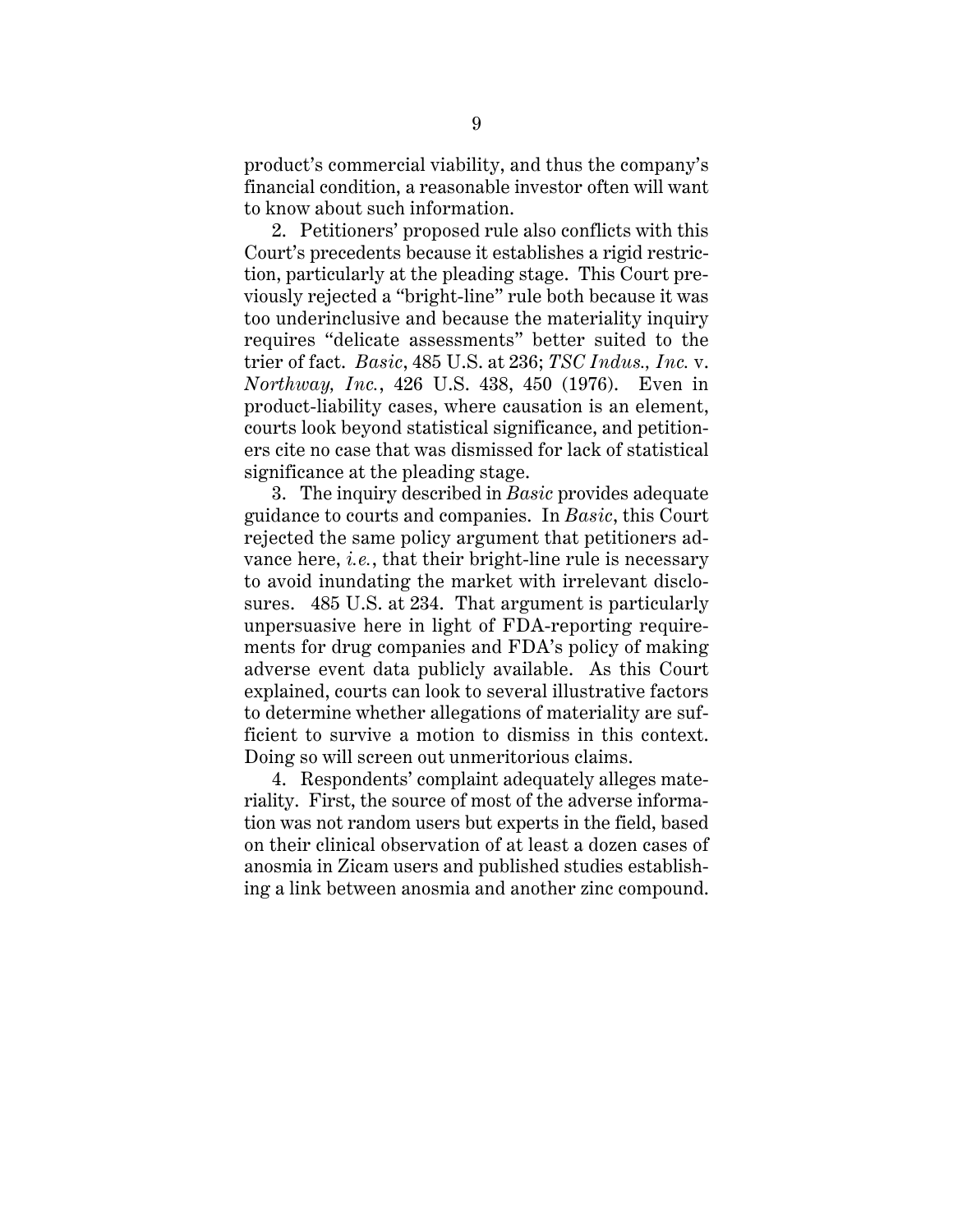Second, drug-induced anosmia is a serious side effect, especially relative to any benefit provided by Zicam. Third, Zicam did not undergo pre-market evaluation by FDA and was marketed without FDA approval. Fourth, the temporal relationship between Zicam use and anosmia, its intranasal application, and the prior zinc studies suggest a plausible link. Fifth, Zicam, which accounted for 70% of Matrixx's sales at the time, was crucial to Matrixx's success, as confirmed by the 23.8% drop in stock price on the day the information was disclosed.

B. For similar reasons, a plaintiff need not allege statistical significance in order to plead scienter. The PSLRA requires a private Section 10(b) plaintiff to plead with particularity facts showing a "strong inference" of scienter, 15 U.S.C. 78u-4(b)(2), *i.e.*, an inference "cogent and at least as compelling as any opposing inference of nonfraudulent intent." *Tellabs, Inc.* v. *Makor Issues & Rights, Ltd.*, 551 U.S. 308, 314 (2007). The facts alleged in respondents' complaint, including Matrixx's intervention to stop Dr. Jafek from using Zicam's name in an academic presentation and its misrepresentations and omissions regarding a pending product-liability lawsuit and Zicam's "well established" safety, satisfy that standard.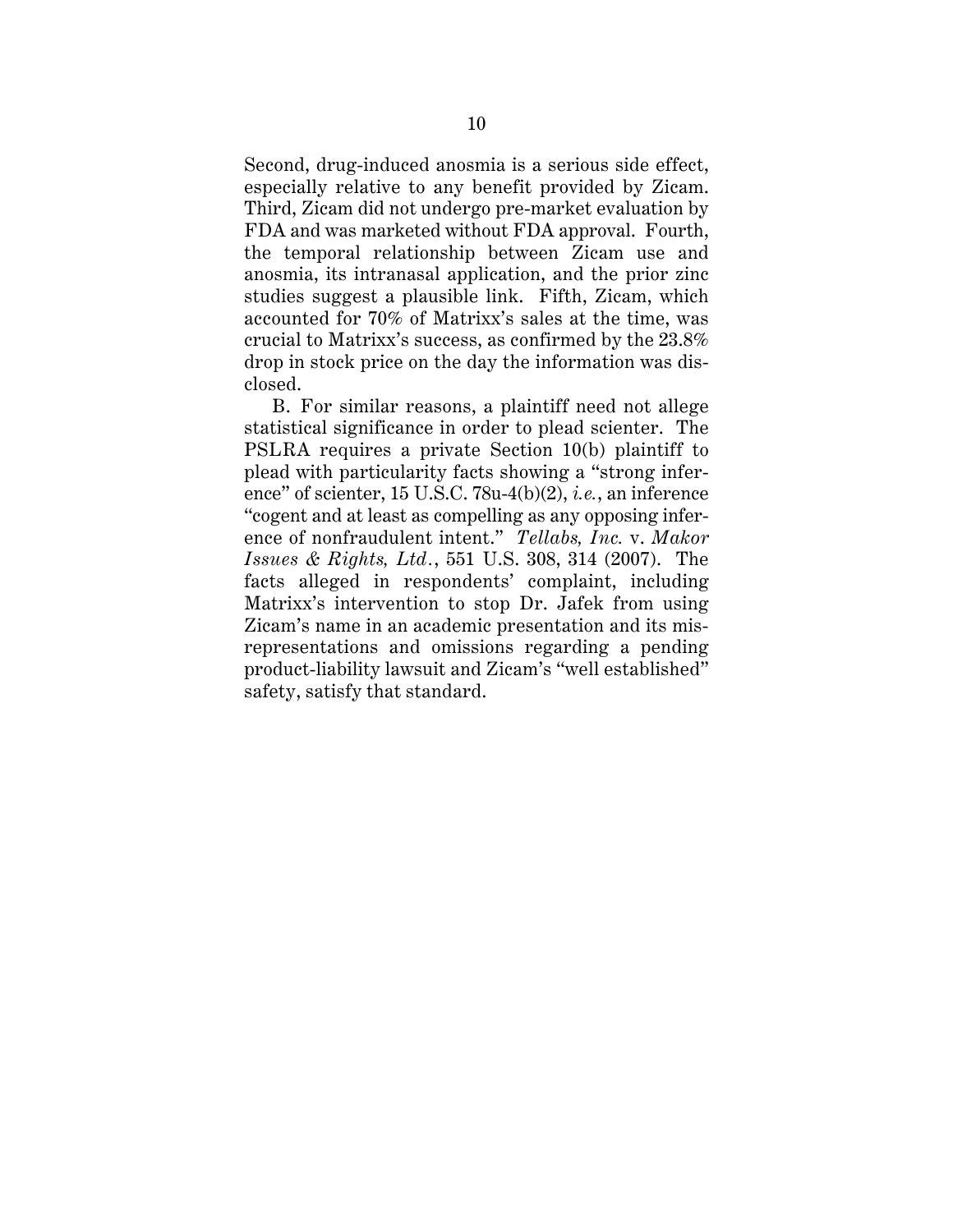### **ARGUMENT**

# **RESPONDENTS HAVE ADEQUATELY PLEADED THAT PE-TITIONERS' PUBLIC STATEMENTS CONTAINED MATE-RIAL OMISSIONS AND THAT PETITIONERS ACTED WITH SCIENTER**

## **A. Information Suggesting That A Drug Causes An Adverse Effect May Be "Material" To Investors Even Absent Statistical Significance**

Under this Court's precedents, an omitted fact is "material" for securities-fraud purposes if there is "a substantial likelihood that the disclosure of the omitted fact would have been viewed by the reasonable investor as having significantly altered the 'total mix' of information available." *Basic Inc*. v. *Levinson*, 485 U.S. 224, 231-232 (1988) (quoting *TSC Indus., Inc.* v. *Northway, Inc.*, 426 U.S. 438, 449 (1976)). That inquiry generally requires "delicate assessments of the inferences a 'reasonable shareholder' would draw from a given set of facts and the significance of those inferences to him," and those assessments are "peculiarly ones for the trier of fact." *TSC Indus., Inc.*, 426 U.S. at 450.

Petitioners urge this Court to bypass that contextual inquiry altogether in cases where a Section 10(b) claim is premised on a company's failure to disclose information about adverse effects associated with use of its drug. Petitioners would replace the nuanced approach described above with a categorical rule that such information is immaterial unless a "statistically significant" association is alleged. As this case indicates, however, information suggesting a causal link between use of a drug and a serious adverse effect may significantly alter the behavior of consumers, regulators, and product-liability plaintiffs, even when there is no allegation of a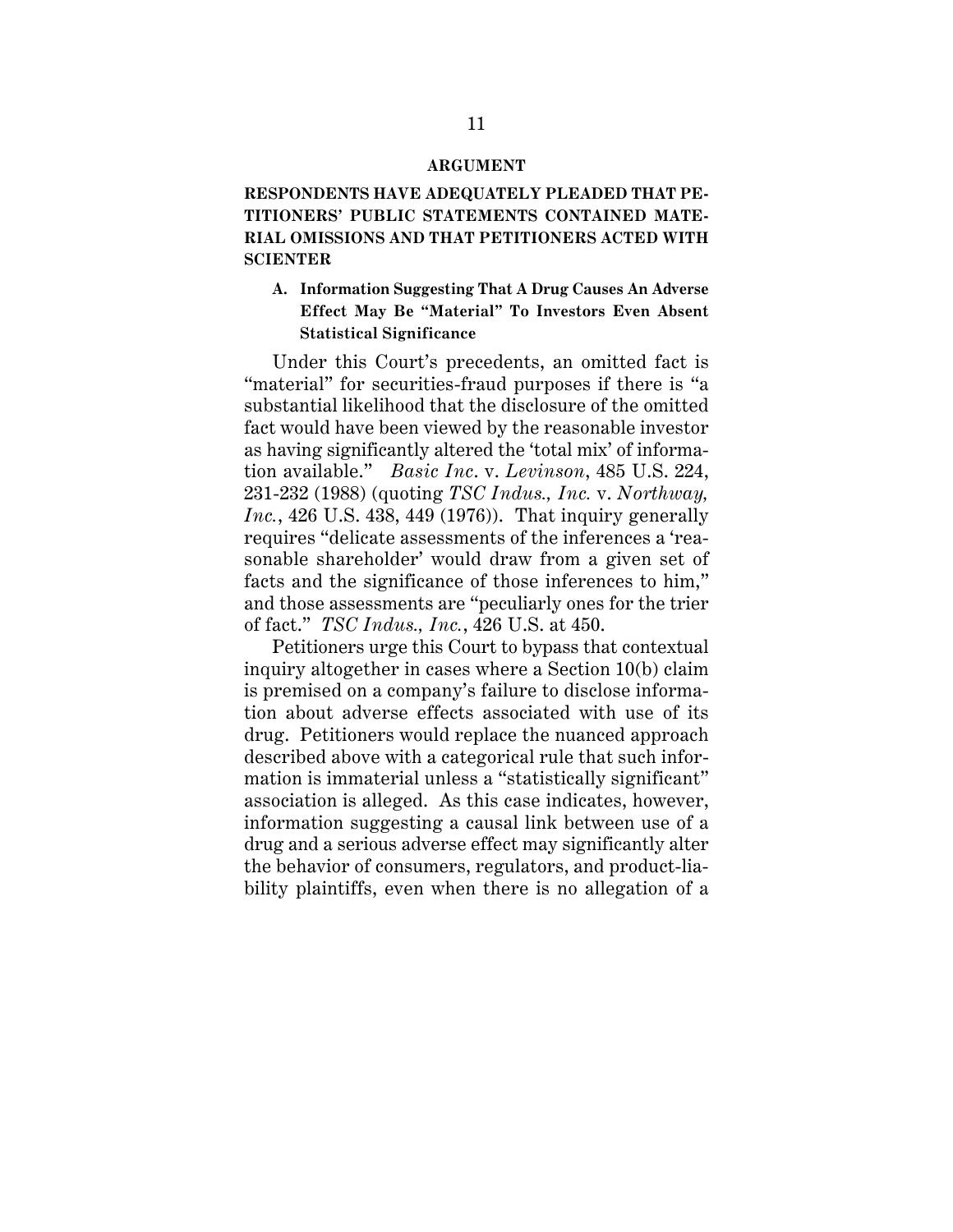statistically significant association. Because those reactions can affect a company's financial well-being, and its share price, reasonable investors would consider such information to be highly relevant to their investment decisions. Under the approach described in *Basic*, respondents adequately alleged that petitioners' public statements contained material omissions.

# *1. Reasonable investors or potential investors in a drug company may be concerned about information that raises concerns about the safety of the company's products, even when that information does not establish a "statistically significant" association*

Petitioners contend (1) that proof of a statistically significant association is the only "scientifically reliable basis for inferring a causal link between the product use and the [adverse] event," and (2) that a reasonable investor would consider information suggesting a potential link between a drug and an adverse event to be important only if such proof existed. Pet. Br. 13-14, 15-16. Both of those contentions are incorrect.

First, data showing a statistically significant association are not essential to establish a link between use of a drug and an adverse effect. As petitioners ultimately acknowledge (Br. 44 n.22), medical researchers, regulators, and courts consider multiple factors in assessing causation. Second, information suggesting an adverse drug effect may be important to a reasonable investor even if it does not prove that a causal link exists. Such information may affect the behavior of consumers and potential litigants, and FDA can and does take regulatory action without evidence establishing statistical significance. Because those responses affect a product's commercial viability, and thus the company's financial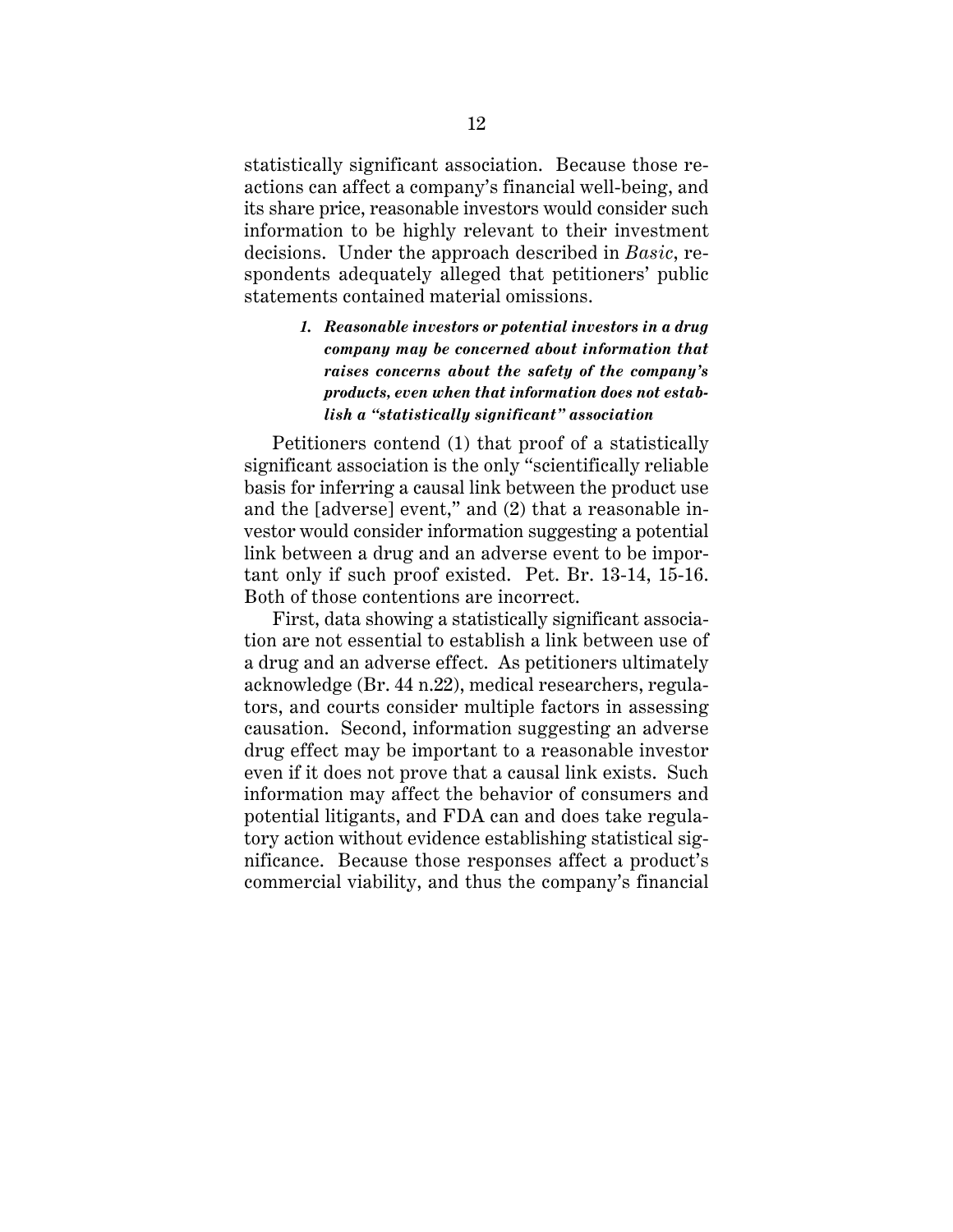condition, a reasonable investor often will want to know about such information.

### *a. Statistical significance is a limited and non-exclusive tool for inferring causation*

Statistical significance is not synonymous with practical significance. Statistical significance is a measure of whether data indicate that two variables "occur together more frequently than one would expect by chance." Michael D. Green, Michael Freedman & Leon Gordis, *Reference Guide on Epidemiology*, in *Reference Manual on Scientific Evidence* 333, 348, 354 (2d ed. 2000) (*Reference Guide on Epidemiology*). For any association between a drug and a harm observed in a sample, there are many possible explanations for why the subjects that used the drug had a higher incidence of harm than those that did not. One explanation is that the drug causes the harm, but other potential explanations, including chance, exist. Statistical significance speaks solely to the probability that chance explains an observed association. Richard Lempert, *The Significance of Statistical Significance*, 34 Law & Soc. Inquiry 225, 232 (2009) (Lempert).

To assess statistical significance in the medical context, a researcher begins with the "null hypothesis," *i.e.*, that there is no relationship between the drug and the adverse effect. The researcher calculates a "p-value," which is the probability that the association observed in the study would have occurred even if there were in fact no link between the drug and the adverse effect. If that p-value is lower than the "significance level" selected for the study, then the results can be deemed statistically significant.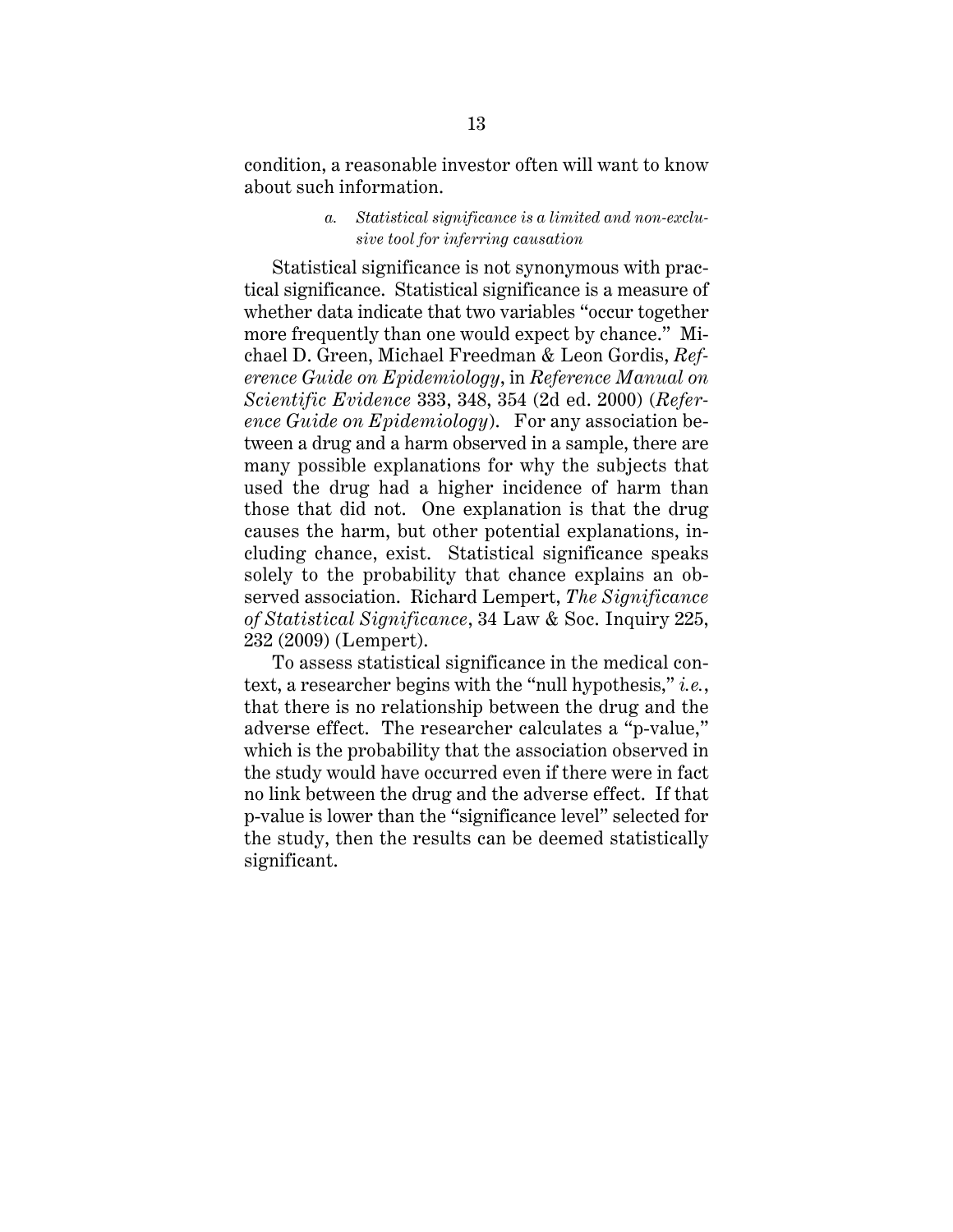The significance level most commonly used in medical studies is 0.05. If the p-value is less than 0.05, there is less than a 5% chance that the observed association between the drug and the effect would have occurred randomly, and the results from such a study are deemed statistically significant. Conversely, if the p-value is greater than 0.05, there is greater than a 5% chance that the observed association would have occurred randomly, and the results are deemed not statistically significant. See *Reference Guide on Epidemiology* 357-358; David Kaye & David A. Freedman, *Reference Guide on Statistics*, in *Reference Manual on Scientific Evidence* 123, 123-125 (2d ed. 2000) (*Reference Guide on Statistics*).

While statistical significance provides some indication about the validity of a correlation between a product and a harm, a determination that certain data are not statistically significant—let alone, as here, the absence of any determination one way or the other—does not refute an inference of causation. See Michael D. Green, *Expert Witnesses and Sufficiency of Evidence in Toxic Substances Litigation*: *The Legacy of Agent Orange and Bendectin Litigation*, 86 Nw. U. L. Rev. 643, 682- 683 (1992). Take, for example, results from a study, with a p-value of 0.06, showing that those who take a drug develop a rare but serious adverse effect (*e.g.*, permanent paralysis) three times as often as those who do not. Because the p-value exceeds 5%, the study's results would not be considered statistically significant at the 0.05 level. But since the results indicate a 94% likelihood that the observed association between the drug and the effect would *not* have occurred randomly, the data would clearly bear on the drug's safety. Upon release of such a study, "confidence in the safety of the drug in question should diminish, and if the drug were impor-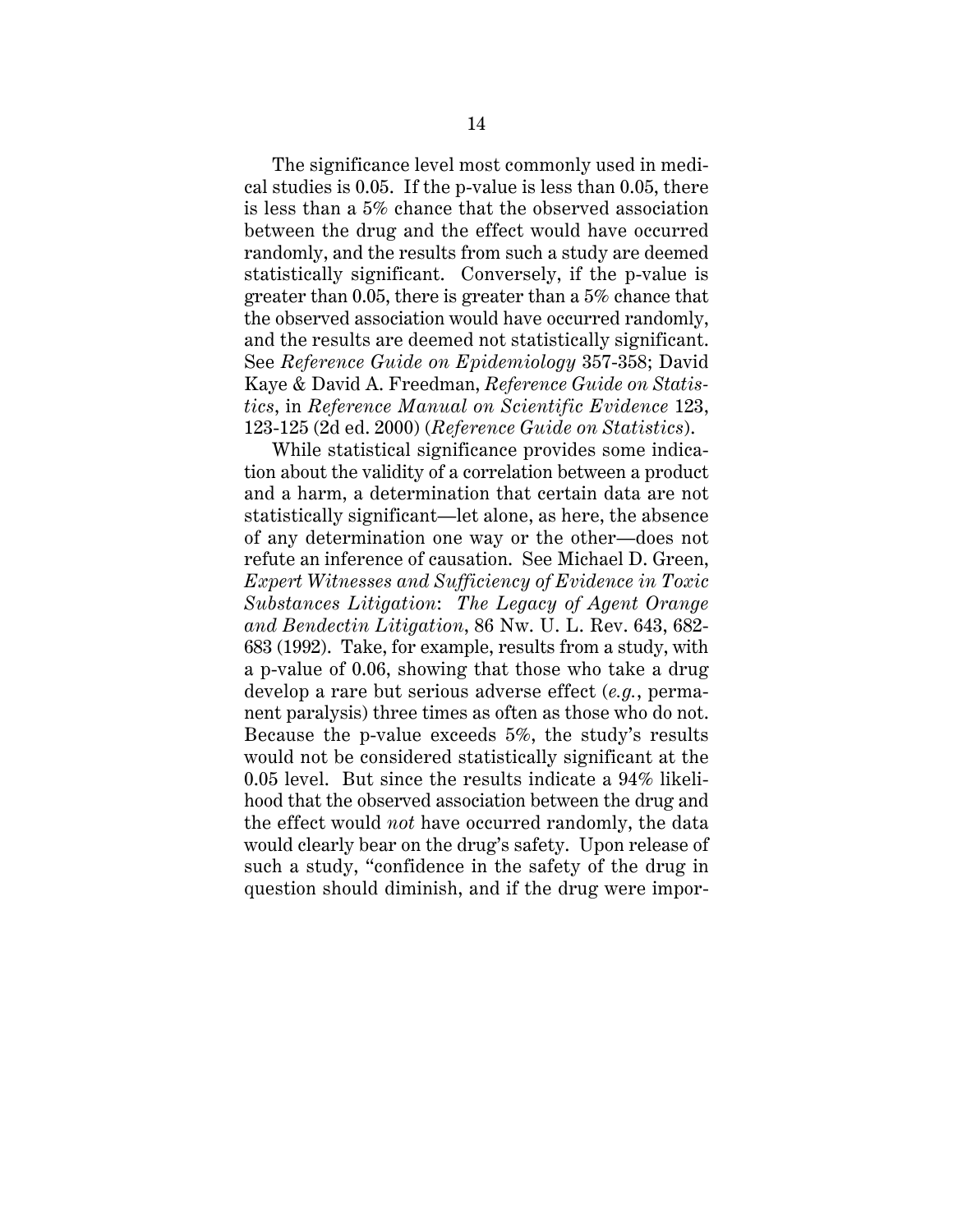tant enough to [the issuer's] balance sheet, the price of its stock would be expected to decline." Lempert 239.<sup>2</sup>

The observed association may not be statistically significant for reasons other than the lack of a causal connection, including sample size and methodology. See *Reference Guide on Statistics* 122-126. In some circumstances—*e.g.*, where an adverse effect is subtle or has a low rate of incidence—an inability to obtain a data set of appropriate quality or quantity may preclude a finding of statistical significance. *Ibid.* That does not mean, however, that researchers have no basis on which to infer a plausible causal link between a drug and an adverse effect.

More broadly, causation can appropriately be inferred through consideration of multiple factors independent of statistical significance. In a footnote, petitioners acknowledge that critical fact:

[C]ourts permit an inference of causation on the basis of scientifically reliable evidence other than statistically significant epidemiological data. In such cases experts rely on a lengthy list of factors to draw reliable inferences, including, for example, (1) the "strength" of the association, including "whether it is statistically significant"; (2) temporal relationship between exposure and the adverse event; (3) consis-

 $2$  The same principle applies to studies suggesting that a particular drug is efficacious. A study in which the cure rate for cancer patients who took a drug was twice the cure rate for those who took a placebo could generate meaningful interest even if the results were not statistically significant. See Jonathan A.C. Sterne & George Davey Smith, *Sifting the evidence - what's wrong with significance tests*?, 322 British Med. J. 226, 227 (2001) (overemphasis on statistical significance may cause "clinically important differences" to be incorrectly "denoted as non-significant and ignored").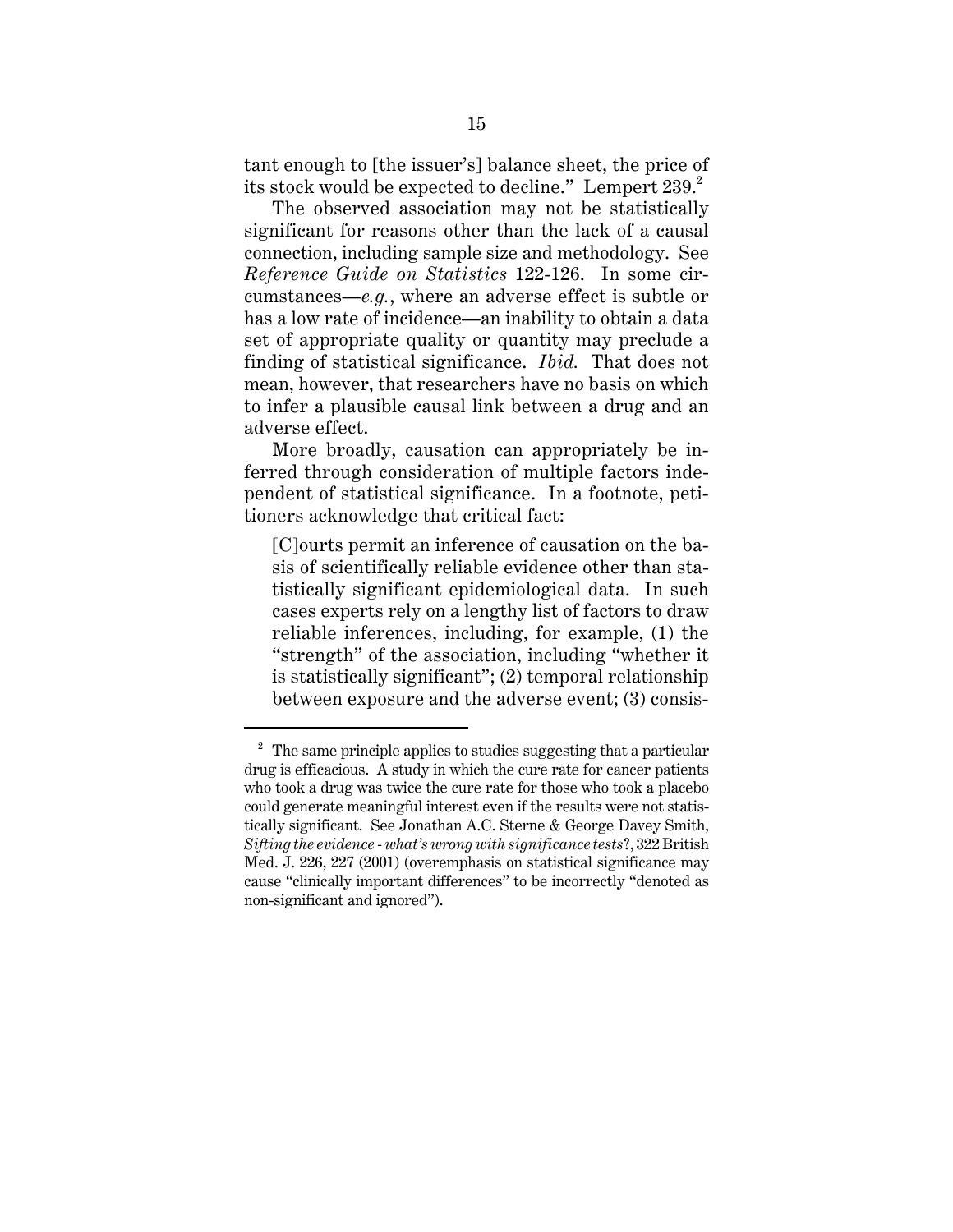tency across multiple studies; (4) "biological plausibility"; (5) "consideration of alternative explanations" (i.e., confounding); (6) "specificity" (i.e., whether the *specific* chemical is associated with the *specific* disease at issue); and (7) dose-response relationship (i.e., whether an increase in exposure yields an increase in risk).

Pet. Br. 44 n.22 (citations omitted). Those and other factors for inferring causation have been well recognized in the medical literature and by the courts of appeals. See, *e.g.*, *Reference Guide on Epidemiology* 345-347 (discussing relevance of toxicologic studies), 375-379 (citing, *e.g.*, Austin Bradford Hill, *The Environment and Disease: Association or Causation*?, 58 Proc. Royal Soc'y Med. 295 (1965)); *Best* v. *Lowe's Home Centers*, *Inc.*, 563 F.3d 171, 178 (6th Cir. 2009) ("an 'overwhelming majority of the courts of appeals' agree" that differential diagnosis, a process for medical diagnosis that does not entail statistical significance tests, informs causation) (quoting *Westberry* v. *Gislaved Gummi AB*, 178 F.3d 257, 263 (4th Cir. 1999)); *Ferebee* v. *Chevron Chem. Co.*, 736 F.2d 1529, 1536 (D.C. Cir.) ("[P]roducts liability law does not preclude recovery until a 'statistically significant' number of people have been injured."), cert. denied, 469 U.S. 1062 (1984). As discussed below (see pp. 19-20, *infra*), FDA relies on a number of those factors in deciding whether to take regulatory action based on reports of an adverse drug effect.

That criteria other than statistical significance are used to infer causation exposes the dramatic underinclusiveness of petitioners' proposed materiality standard. Petitioners contend (Br. 45 n.22) that "[t]his case does not present the question whether a securities fraud case can be premised on nondisclosure of information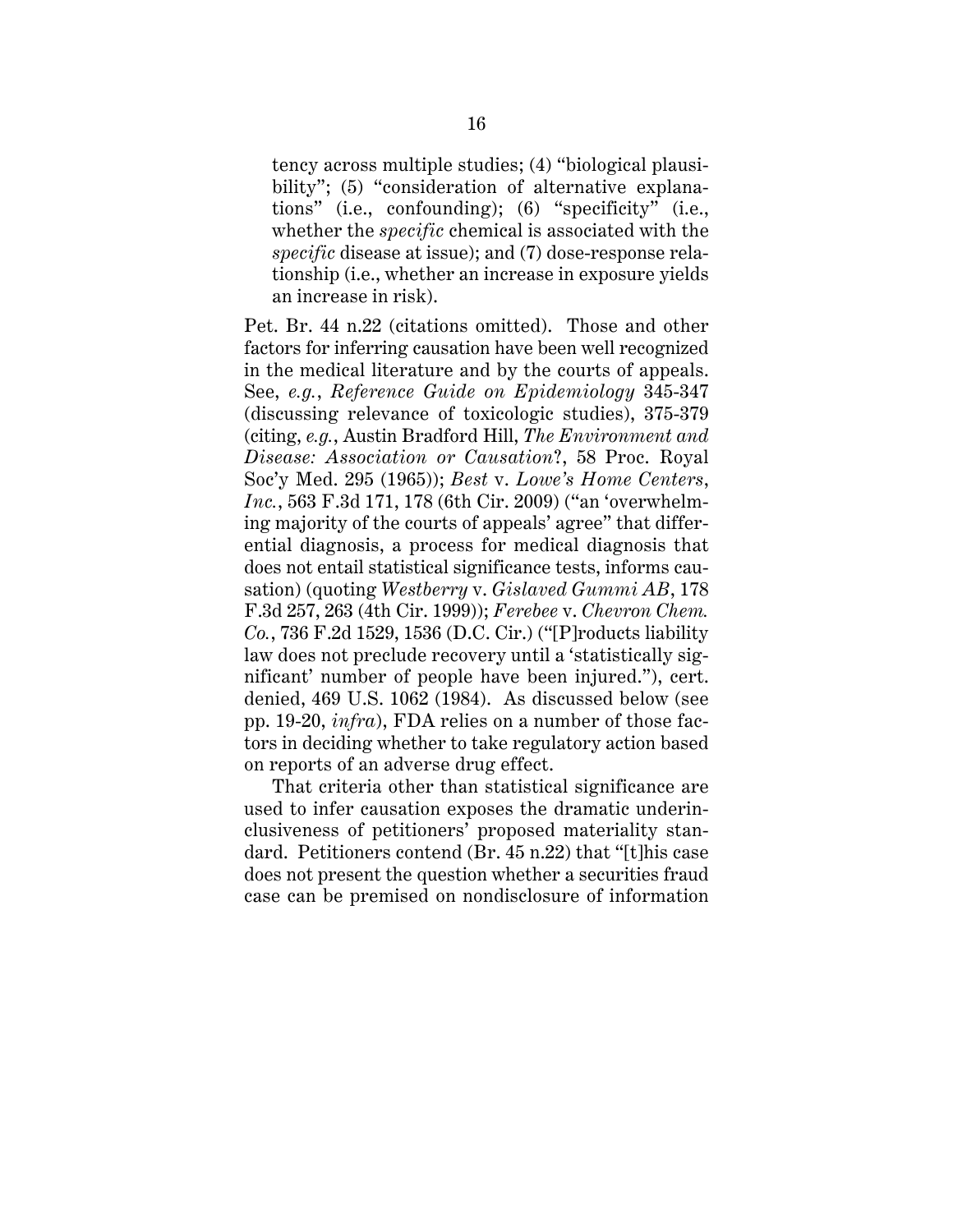establishing a causal inference on the basis of [the additional] criteria" described above. That is incorrect. As discussed below (see pp. 30-31, *infra*), respondents' complaint alleges facts that were known to Matrixx during the relevant time period and that suggest a potential causal link between Zicam use and anosmia.

> *b. Information suggesting a possible link between a drug and an adverse effect may alter the behavior of consumers, regulators, and potential productliability plaintiffs, even absent statistically significant evidence of causation*

"[T]he role of the materiality requirement" in a securities-fraud case is "to filter out essentially useless information that a reasonable investor would not consider significant." *Basic*, 485 U.S. at 234. As indicated by their reliance on product-liability cases (Br. 23-25, 37-39), petitioners conflate that materiality standard with the more demanding requirement applicable in a product-liability suit, *i.e.*, that the plaintiff prove that the allegedly defective product more likely than not caused the injury.<sup>3</sup>

Information suggesting that a company's product causes harm may be important to an investor even if the information does not establish that the causal link more likely than not exists. A reasonable investor cares about the impact undisclosed information will have on the company's finances and stock price. The extent of that impact depends on the conduct of consumers, regulators, and possible tort plaintiffs. Because those actors may respond in ways that hurt the company based on information that suggests but does not prove that the com-

<sup>3</sup> As noted above (pp. 15-16, *supra*), even causation in a productliability claim may be proven without statistical significance.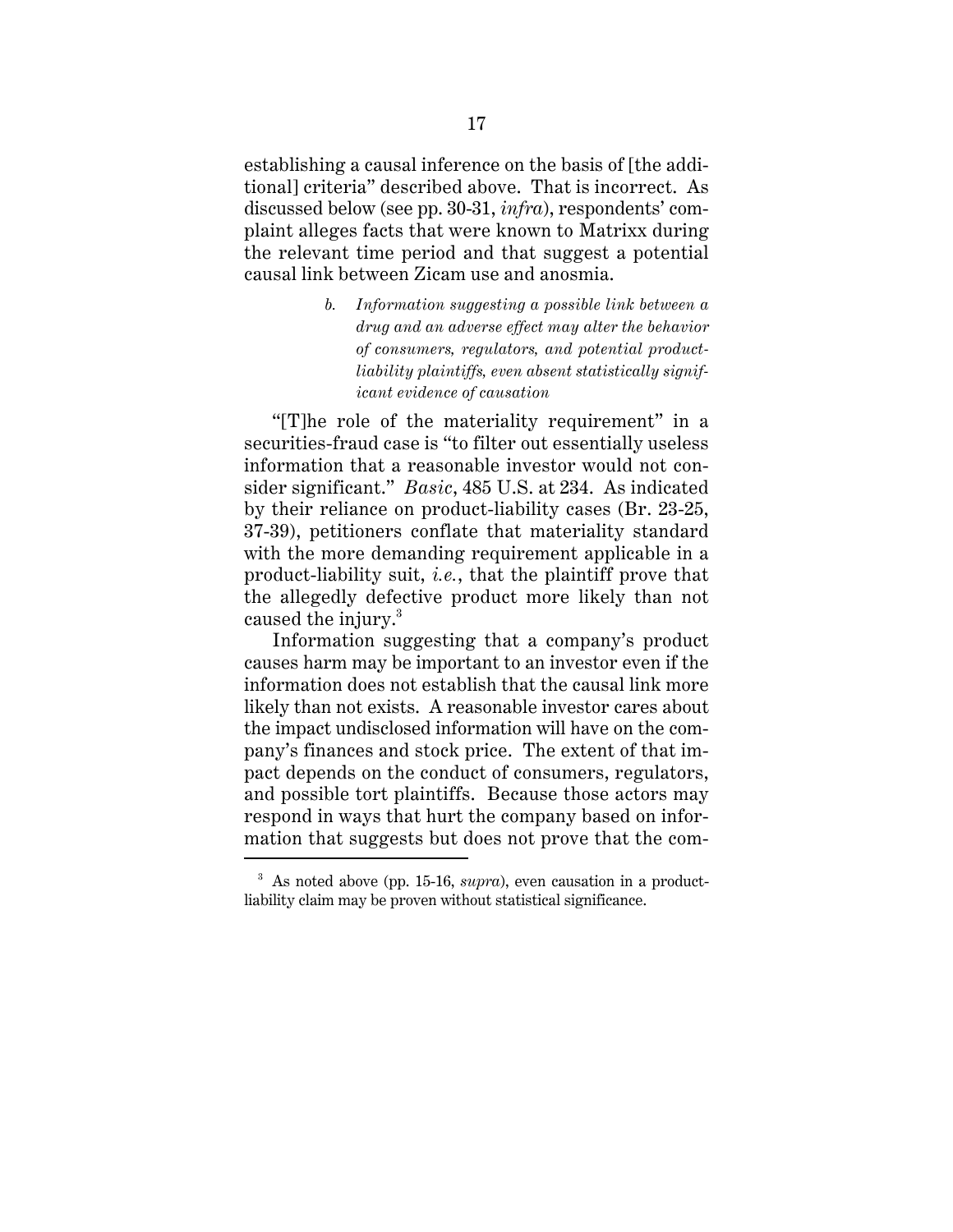pany's product causes a particular harm, there are many reasons why an investor would want to be alerted to the existence of such information.

*First*, reasonable consumers may decline to buy products that they perceive as risky, even though the available evidence does not suggest that it is "more likely than not" that the product causes harm. That is particularly true when the possible adverse effect is relatively serious and the benefit associated with the product is modest and/or available from a competing product. For example, publicity about children born with physical deformities after their mothers took an anti-nausea drug (Bendectin) sharply diminished the drug's sales despite FDA's contemporaneous finding that no causal link existed. The company, which at one point sold three million doses annually, eventually stopped making the drug. See *Company Stops Making Morning Sickness Drug*, N.Y. Times, June 10, 1983, at A16 (*Company Stops Making Drug*).<sup>4</sup> Under petitioners' proposed rule, however, a company that concealed information concerning such adverse events—or even a company that falsely stated that no such events had occurred (see pp. 24-25, *infra*) would be immune from Section 10(b) liability.

*Second*, reports of serious adverse events often attract regulatory attention even absent statistically significant evidence of causation. Such regulatory attention can have a significant impact on a drug's commercial success and litigation risk. Petitioners understate

<sup>4</sup> This phenomenon is not limited to the health product context. Audi's sales dropped more than 80% in the five-year period following a *60 Minutes* segment suggesting that Audi vehicles accelerated without warning, even though those claims were never proven true. Joseph P. White & Dionne Searcey, *Audi Case Set Template for Toyota's Troubles*, Wall. St. J., Mar. 12, 2010, at B1.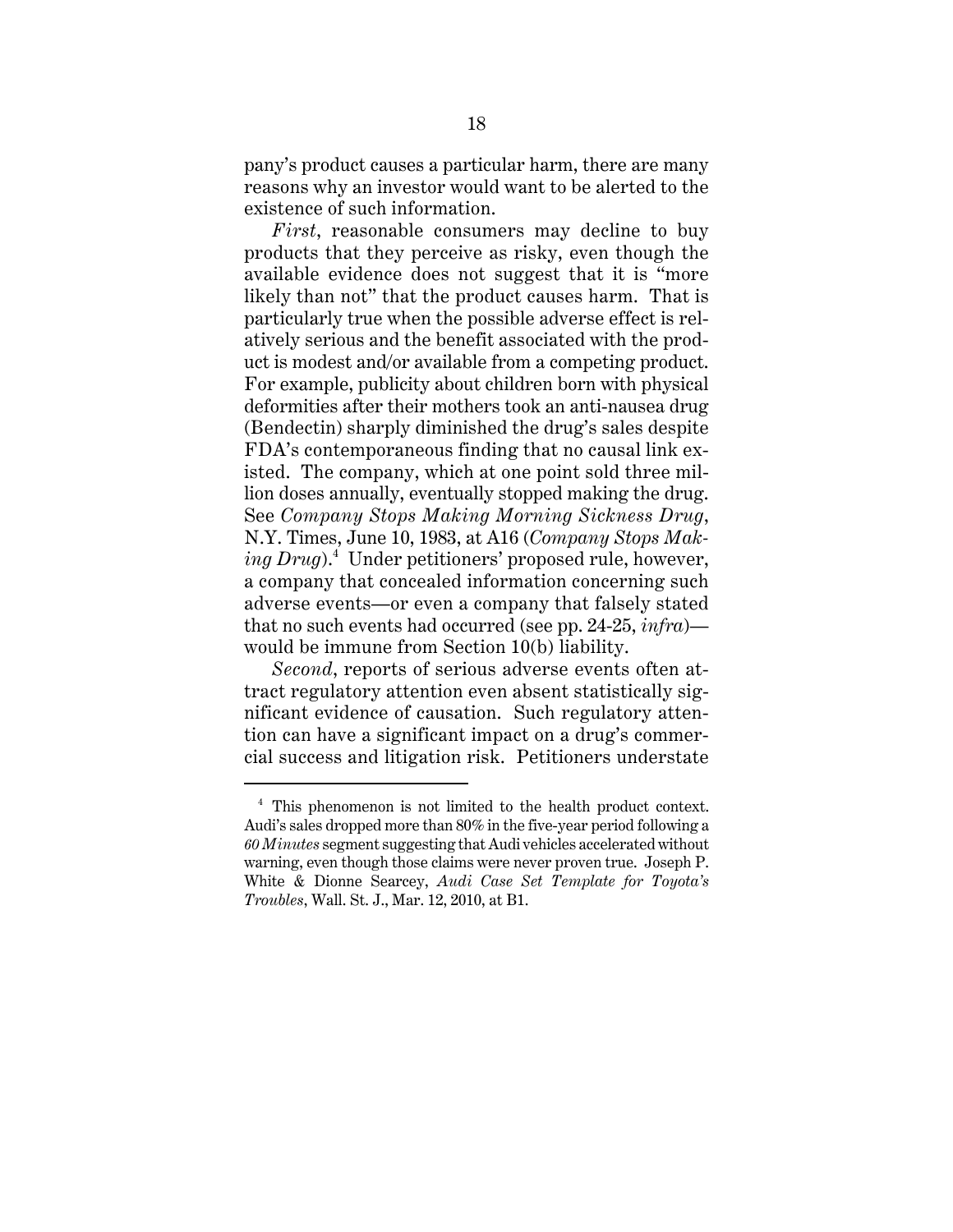the importance of adverse event reports by emphasizing their limitations without explaining the manner in which FDA actually uses such reports.

Adverse event reporting is a critical element of FDA's post-market surveillance program. FDA receives these reports directly from health-care professionals, researchers, consumers, and others (*e.g.*, family members and lawyers), as well as from manufacturers (which generally must forward them to FDA subject to mandatory reporting rules, see p. 26, *infra*). FDA employs a multi-disciplinary staff of safety evaluators, epidemiologists, and other scientists to review adverse event data by a variety of methods, including the application of computer algorithms as well as scrutiny of individual reports. When the review identifies a "safety signal" often in the form of a serious, rare, and/or unexpected adverse event—FDA further investigates the drug and its link to that event. See FDA, *The Clinical Impact of Adverse Event Reporting* 6-7 (1996), http://www.fda. gov/downloads/ Safety/MedWatch/UCM168505.pdf (*Adverse Event Reporting*).

As petitioners acknowledge (Br. 23), FDA does not apply any single metric for determining when additional inquiry or action is necessary, and it certainly does not insist upon "statistical significance." See *Adverse Event Reporting* 7. Indeed, statistical significance is not a scientifically appropriate or meaningful standard in evaluating adverse event data outside of carefully designed studies. *Id.* at 5; cf. Lempert 240 ("it is meaningless to talk about receiving a statistically significant number" of complaints). Rather, in exercising its scientific judgment based on the facts and circumstances of each case, FDA relies on a range of factors including: (1) strength of the association; (2) temporal relationship;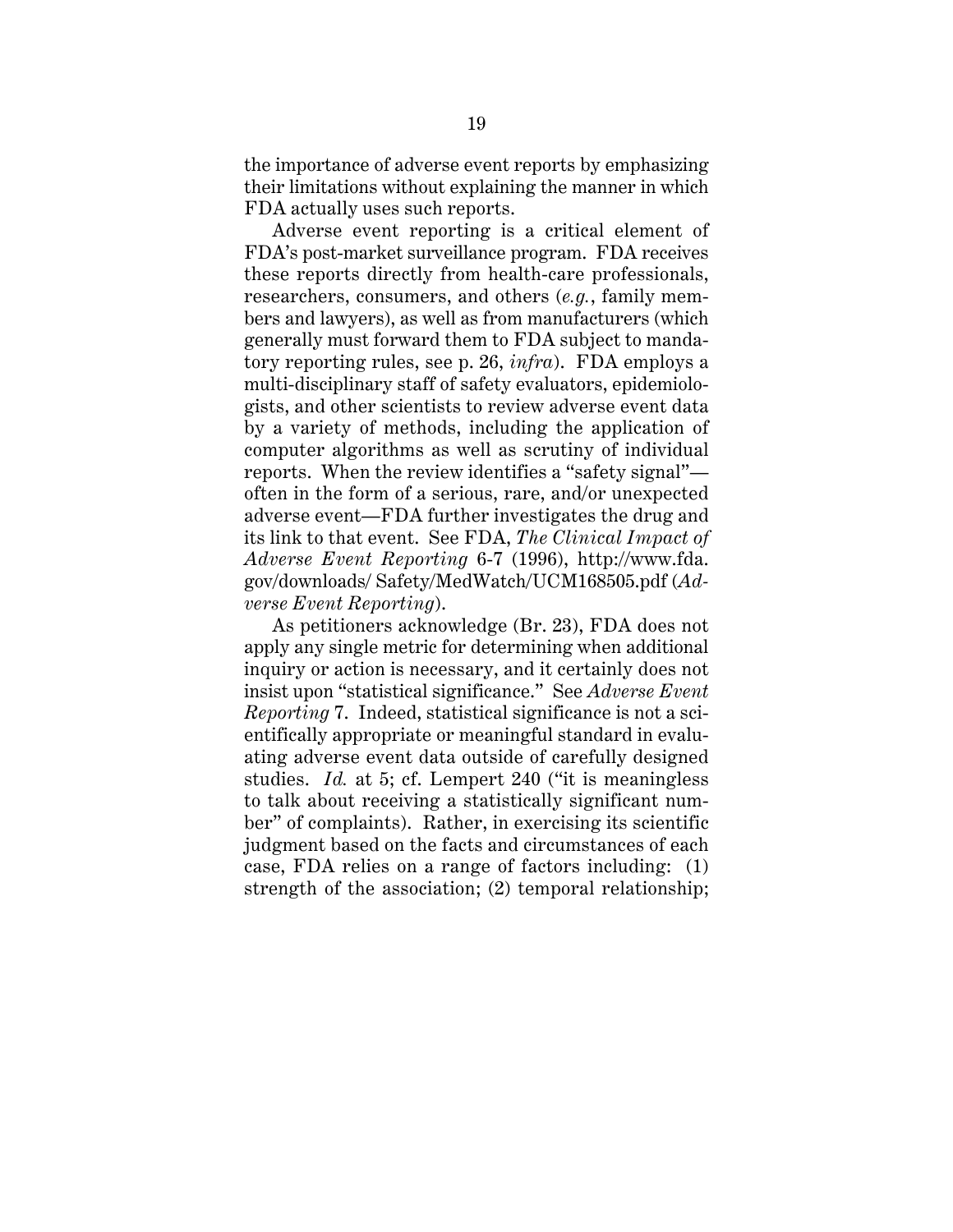(3) consistency across data sources; (4) dose-response effect; (5) biologic plausibility; (6) seriousness of event relative to disease being treated; (7) potential to mitigate risk in the population; (8) feasibility of observational or clinical study designs; and (9) benefit the product provides, including availability of other therapies. FDA, *Guidance for Industry: Good Pharmacovigilance Practices and Pharmaceoepidemiologic Assessment* 18 (2005), http://www.fda.gov/downloads/Drugs/ GuidanceComplianceRegulatoryInformation/Guidance s/ucm071696.pdf (*Good Pharmacovigilance Practices*).

Based on its analysis, FDA may take an array of regulatory actions—*e.g.*, issuing a warning letter, revising product labeling, communicating new safety information to the public, and removing the product from the market. See FDA, *Adverse Event Reporting System (AERS)*, http://www.fda.gov/Drugs/ GuidanceComplianceRegulatoryInformation/Surveilla nce/adversedrugeffects/default.htm. By way of example, in June 2009, FDA issued a warning letter to Matrixx. J.A. 267a-274a. Among other violations, FDA stated that Zicam was misbranded because its labeling lacked "adequate warnings regarding the risk of anosmia." J.A. 271a (citing 21 U.S.C. 321(n) (taking into account whether the labeling omits "material" facts)). FDA did not cite statistically significant evidence of an association between Zicam and anosmia. Rather, FDA cited its receipt of more than 130 reports of anosmia associated with Zicam use; the relative paucity of such reports for other widely-used intranasal cold products; and the scientific literature analyzing the effect of zinc on olfactory function. J.A. 270a. Despite petitioners' characterization of adverse event reports as "inherently unreliable"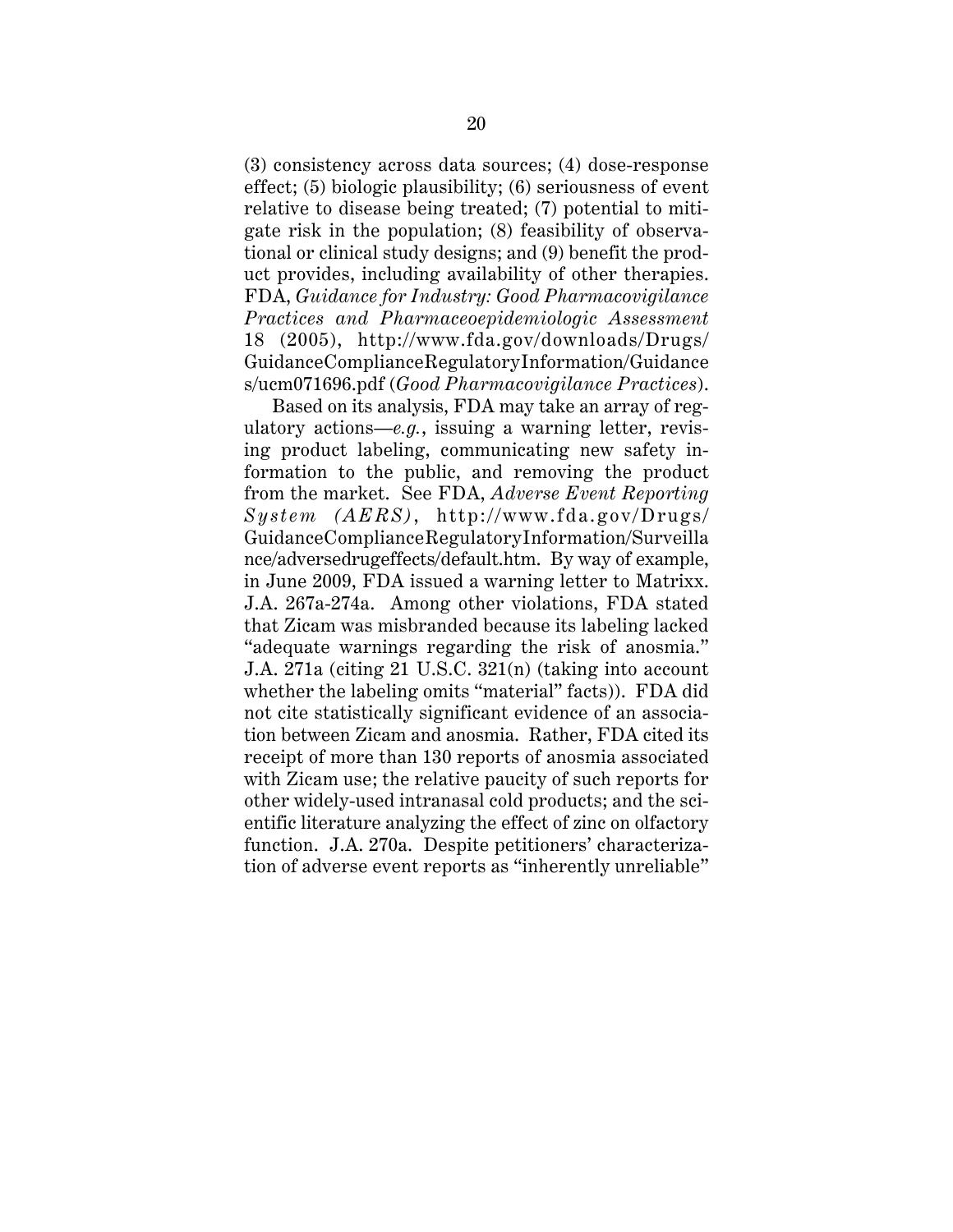(Br. 20, 29), FDA thus takes a much more nuanced, context-specific approach.

FDA's reliance on adverse event reports as bases for regulatory action has significant practical consequences for marketing of the targeted product. In its November 2003 Form 10-Q filing, Matrixx identified as a risk factor that "FDA and other government regulation may restrict our ability to sell our products." J.A. 175a. And in response to the FDA warning letter issued in June 2009, Matrixx withdrew altogether the intranasal forms of Zicam from the market. See note 1, *supra*.

*Third*, when users of a drug experience an adverse event, a company may face product-liability litigation and incur related expenses, even if reliable proof of causation is lacking. These expenses include the direct costs of defending against claims (including experts, discovery, and attorney's fees) and paying settlements and judgments, as well as the indirect costs of harm to product reputation and higher insurance rates. See, *e.g.*, *Company Stops Making Drug*, *supra* (citing rising insurance premiums and cost of defending product-liability lawsuits); Gardiner Harris, *FDA Warns Against Use of Popular Cold Remedy*, N.Y. Times, at A14 (June 17, 2009) (noting that Matrixx settled some anosmia-based lawsuits for \$12 million in 2006). Indeed, in its Form 10- Q filing, Matrixx acknowledged that even meritless product-liability suits could harm the company financially. J.A. 178a. A reasonable investor would therefore attach significance to information bearing on the likelihood that such suits might be filed.

> *2. A statistical significance test for materiality conflicts with this Court's decision in* **Basic** *and is particularly problematic at the pleading stage*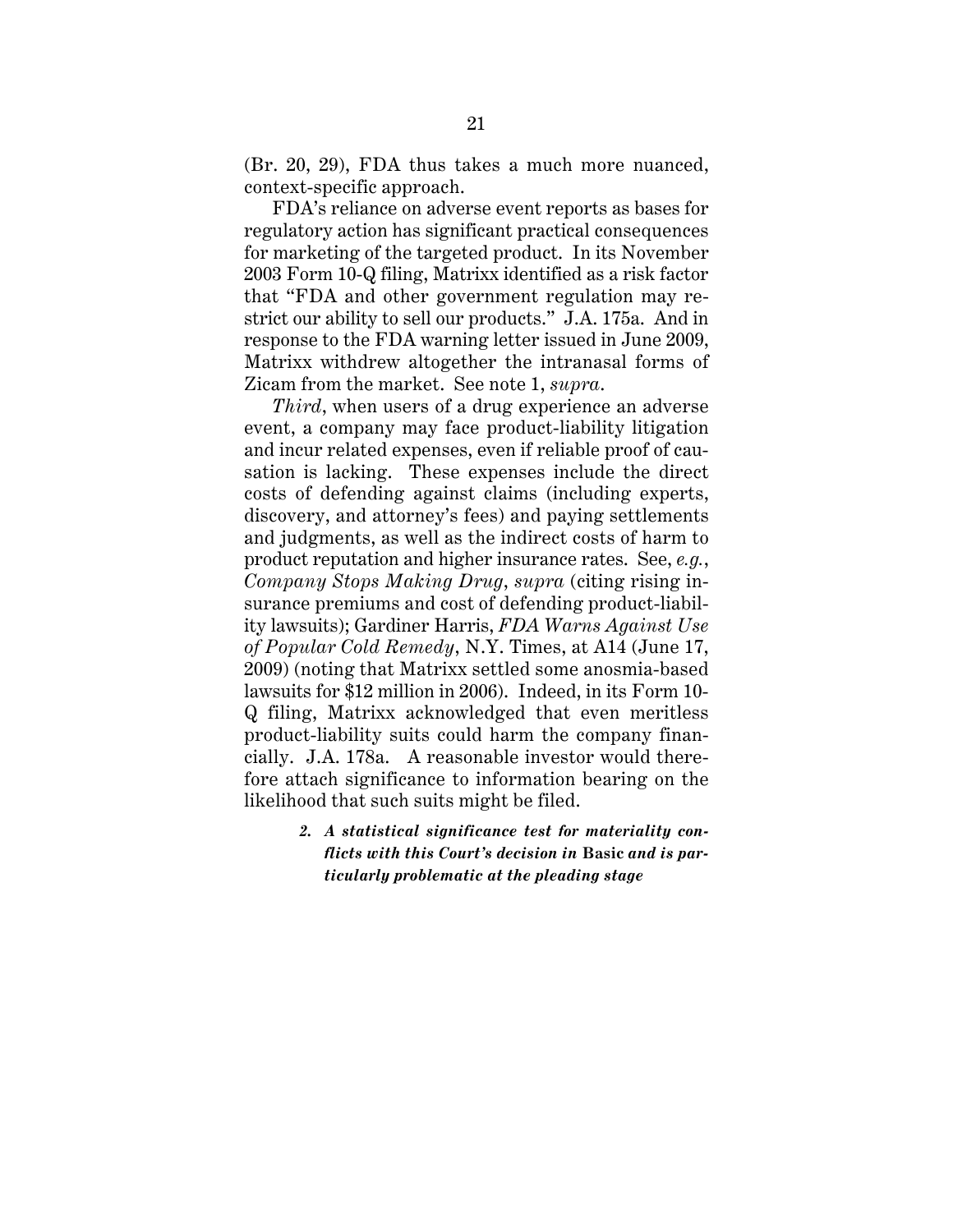Because petitioners' rigid "statistical significance" requirement does not capture information to which a reasonable investor would attach importance (Part A.1, *supra*), it contravenes this Court's analysis of materiality in securities-fraud cases. In *Basic*, the Court rejected a proposed standard under which the existence of preliminary merger discussions would be treated as material only when the merger partners had reached "agreement in principle" on a price and structure for the transaction. 485 U.S. at 232-236. The Court explained that, while such a "bright-line" rule is "easier to follow than a standard that requires the exercise of judgment in light of all the circumstances," "[a]ny approach that designates a single fact or occurrence as always determinative of an inherently fact-specific finding such as materiality, must necessarily be overinclusive or underinclusive." *Id*. at 236. This Court noted that courts "would do well to heed th[e] advice" of the Advisory Committee on Corporate Disclosure that materiality is "judgmental in nature and it is not possible to translate this into a numerical formula." *Ibid.* (quoting *Report of the Advisory Committee on Corporate Disclosure to the SEC*, 95th Cong., 1st Sess. 327 (1977)).<sup>5</sup>

 $5\;$  In any event, petitioners are wrong in suggesting that a "statistical" significance" standard would eliminate difficulties of administration. Statistical significance is a function of research design, which in turn is a function of various choices and assumptions about which qualified experts can and do frequently disagree. See *International Bhd. of Teamsters* v. *United States*, 431 U.S. 324, 340 (1977) (statistics "come in infinite variety," and "their usefulness depends on all of the surrounding facts and circumstances"). Statistical signficance does not resolve certain methodological concerns, such as "bias" in the selection of study subjects or "confounding variables." *Reference Guide on Epidemiology* 363-373. Petitioners do not commit to a specific significance level, and they suggest that drug companies should be permitted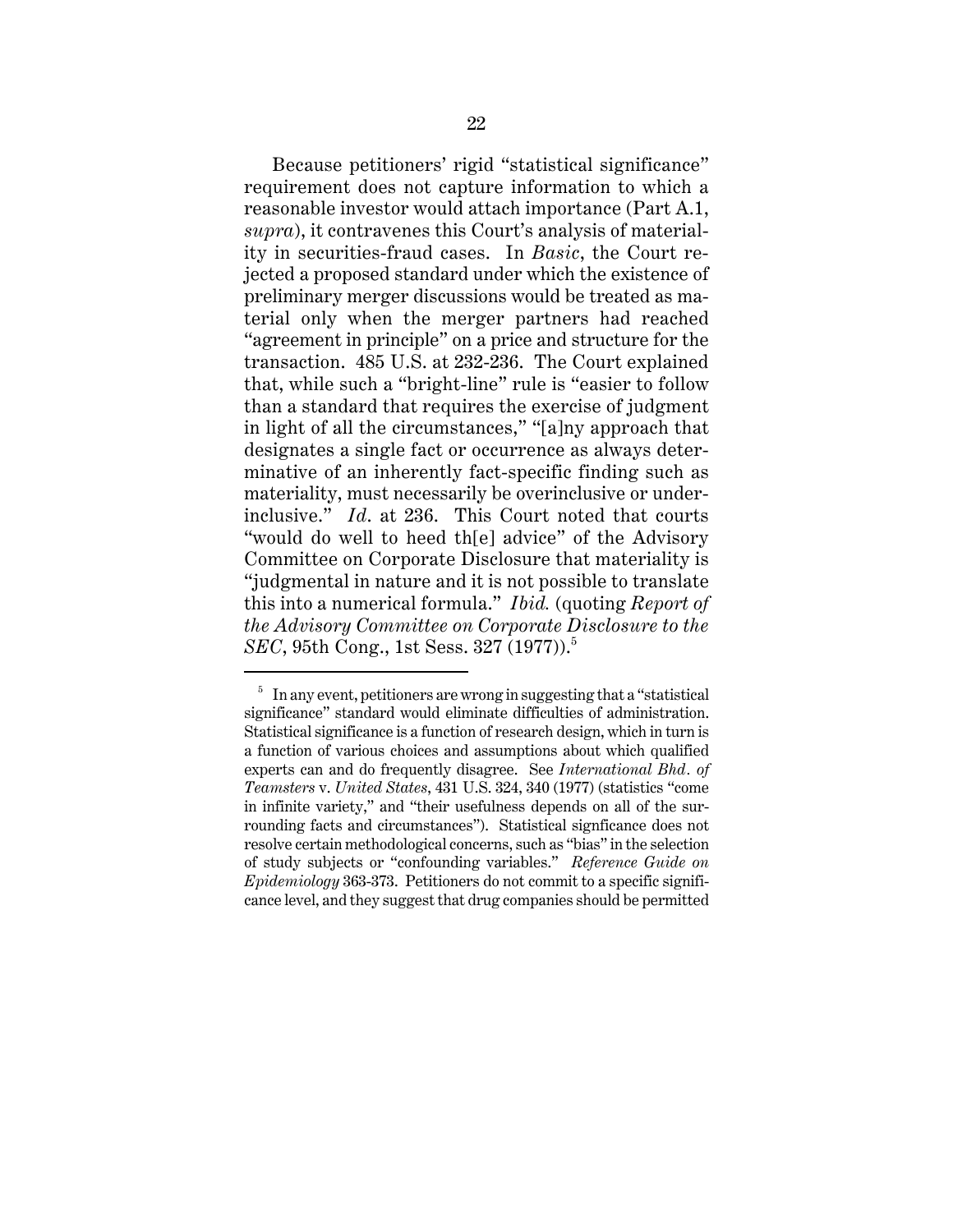Petitioners' proposed statistical significance rule would have the very same defects that this Court identified in *Basic*, and is even more problematic because it would mandate dismissal of suits *at the pleading stage*. A determination of materiality generally "requires delicate assessments of the inferences a 'reasonable shareholder' would draw from a given set of facts," and such "assessments are peculiarly ones for the trier of fact." *TSC Indus.*, 426 U.S. at 450. Dismissal of a Section 10(b) claim on materiality grounds is therefore appropriate only when the alleged omissions "are so obviously unimportant to a reasonable investor that reasonable minds could not differ on the question of their importance." *ECA* v. *J.P. Morgan Chase Co.*, 553 F.3d 187, 197 (2d Cir. 2009).

Under petitioners' proposed rule (Br. 48), a plaintiff must at least allege facts establishing that the rate of reported adverse events exceeds the background rate of incidence "by a statistically significant degree." As explained above (see p. 19, *supra*), however, adverse event reports do not lend themselves to a statistical-significance analysis. At a minimum, the standard petitioners advocate would require the design of a scientific study able to capture the relative rates of incidence (either through a clinical trial or observational study); enough participants and data to perform such a study and make it powerful enough to detect any increased incidence of the adverse effect; and a researcher equipped and interested enough to conduct it. Nothing in this Court's decisions suggests that respondents must undertake that

to challenge the premises underlying an allegation of statistical significance. Pet. Br. 33 n.15 (arguing that statistically significant evidence is "not *necessarily* material" because "the underlying data may be flawed"), 35-36.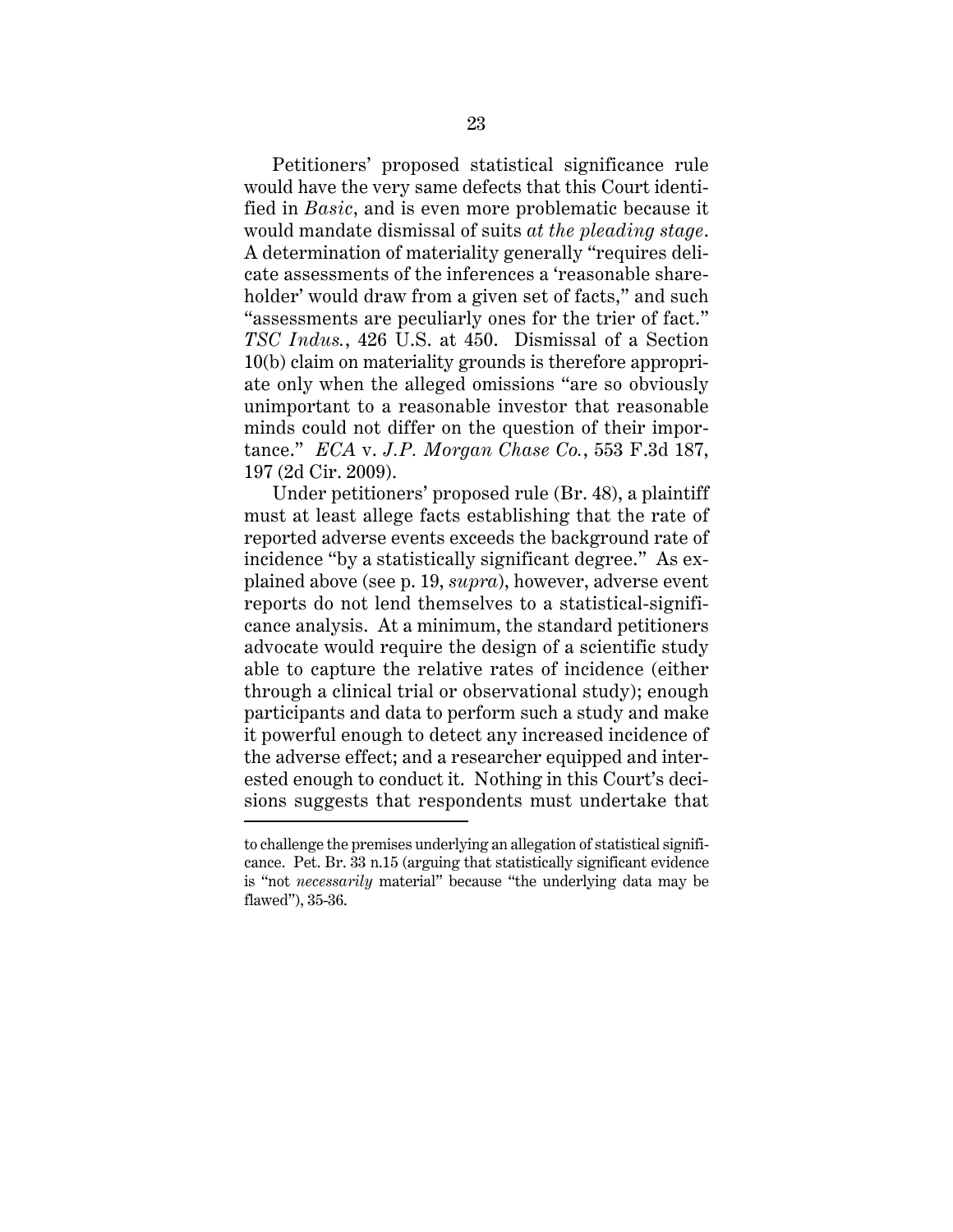"difficult, time-consuming, and expensive" process, *Reference Guide on Epidemiology* 346, to demonstrate that reasonable investors would have attached significance to information casting doubt on Zicam's safety. And it would be particularly inappropriate to impose that burden at the pleading stage, especially where, as here, the drug company possesses pertinent information that plaintiffs and researchers might be unable to access without discovery. See J.A. 272a (noting Matrixx's possession of 800 reports apparently not disclosed to FDA); Pet. Br. 18-19 (asserting that company was not required during the class period to report adverse Zicam-related events to FDA).

Plaintiffs in other contexts are not subject to comparable pleading requirements. Petitioners cite dozens of cases from various areas of the law (Br. 38-42) including products liability, employment discrimination, jury selection, and voting rights—but they identify not a single case that was dismissed at the pleading stage for failure to allege statistical significance. Indeed, as noted above (pp. 15-16, *supra*), courts do not view the lack of statistically significant evidence as dispositive even at later stages of litigation. Rather, statistical significance is simply one of many factors considered in deciding whether an expert's testimony is admissible or whether scientific evidence is sufficient to support a finding of causation.

Moreover, although this case involves principally the *nondisclosure* of information that was potentially relevant to respondents' investment decisions, petitioners' proposed materiality standard would apply equally to affirmative misrepresentations about facts bearing on the safety of drugs and other consumer products. For a securities-fraud claim, the false or misleading nature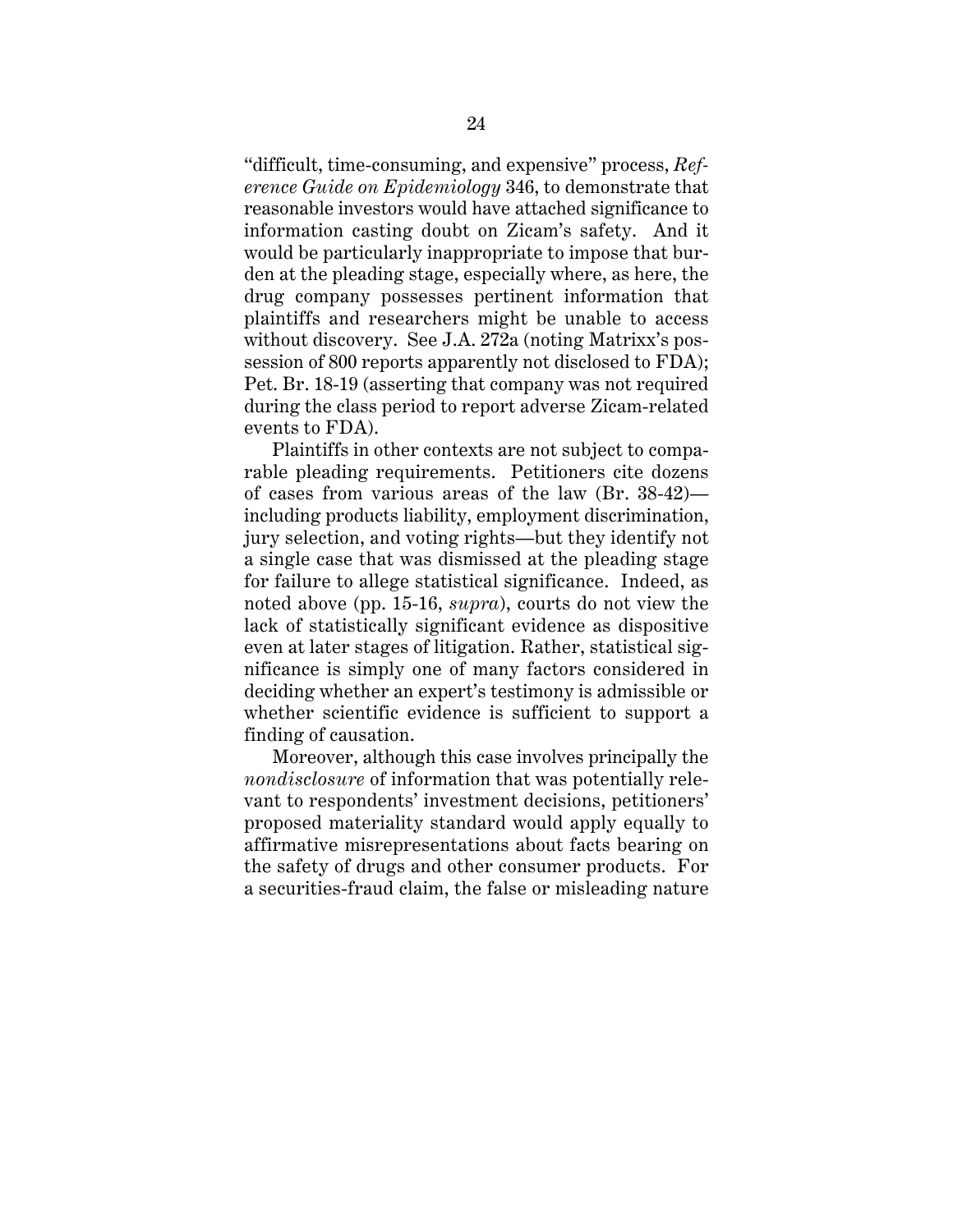of a statement (or omission) is not enough, without materiality, to trigger liability. See *Basic*, 485 U.S. at 238 ("[I]t is not enough that a statement is false or incomplete, if the misrepresented fact is otherwise insignificant."). Under petitioners' view, facts about adverse drug effects are *per se* immaterial absent statistically significant data. "[B]y definition, then, information concerning [such facts] could be withheld *or even misrepresented* without a violation of Rule 10b-5." *Id.* at 233 (emphasis added). Under that approach, a company that received credible reports of a rare but serious adverse effect associated with use of its drug could falsely represent that it was unaware of any such complaints, and nevertheless obtain dismissal of a Section 10(b) suit filed against it, unless the reports were substantiated by evidence of a statistically significant association.

# *3.* **Basic***'s materiality inquiry does not result in overdisclosure and appropriately filters out unmeritorious claims*

Petitioners' primary policy-based defense of their proposed statistical significance standard is that companies would otherwise be compelled to disclose all reports of adverse events, inundating the market with useless or suspect information and thereby undermining reasoned investment decisionmaking. Pet. Br. 26-32. This Court "soundly rejected" a comparable rationale for the "bright-line" rule proposed in *Basic*. 485 U.S. at 234. The Court explained that "[d]isclosure, and not paternalistic withholding of accurate information, is the policy chosen and expressed by Congress." *Ibid.* Rather than "assume[] that investors are nitwits, unable to appreciate—even when told—that" adverse event reports by themselves do not establish a conclusive causal link,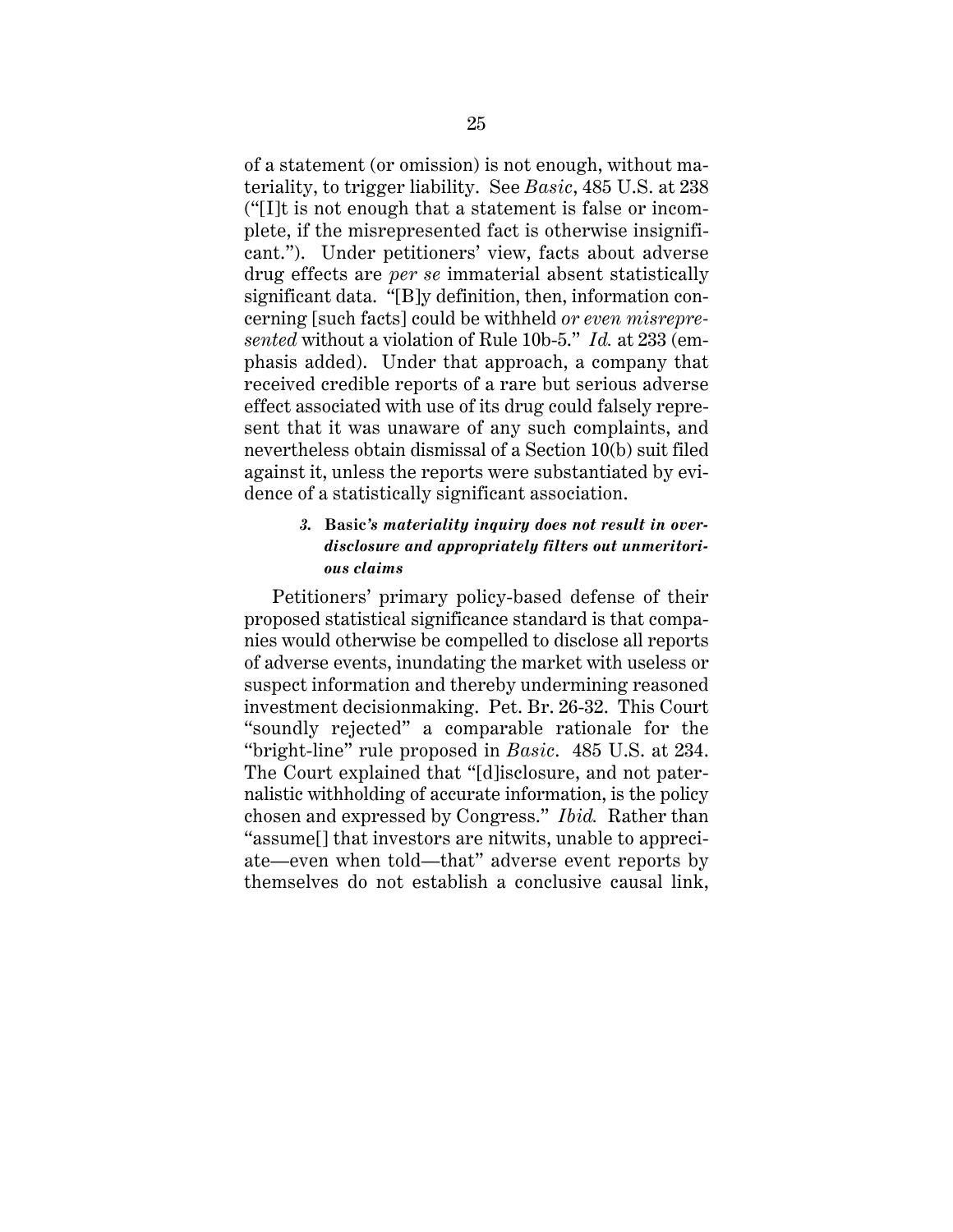courts should trust investors to make informed decisions. *Ibid.* (citation omitted).

Petitioners' concern that indiscriminate release of adverse event reports will mislead investors is particularly unpersuasive in light of statutory and regulatory requirements that drug manufacturers report those events to FDA, and FDA's policy of making those reports publicly available. For all drugs with an approved new drug application as well as for prescription drugs without an approved new drug application, FDA has long required companies to report post-marketing "adverse drug experiences." 21 C.F.R. 314.80, 310.305. In 2006, Congress required manufacturers of non-prescription drugs without approved new drug applications to submit reports of "serious adverse events." 21 U.S.C. 379aa. And since 1998, FDA has made the raw adverse event data publicly available in electronic files (initially through the National Technical Information Service, a government clearinghouse, and, since 2004, through the FDA's own website). Petitioners' contention that such reports are more likely to mislead than to inform the public is thus directly contrary to FDA's considered judgment.<sup>6</sup>

In any event, affirmance of the court of appeals' judgment would not mean that drug companies must

 $6$  Because Zicam was a non-prescription drug marketed without an approved new drug application, it was not subject to any of the aforementioned FDA-reporting requirements during the class period (which predated Section 379aa's enactment). See Pet. Br. 18-19. In circumstances where adverse event reports have been submitted to FDA and then made available to the public, however, the drug companies involved could be expected to defend against a fraud-by-omission claim by arguing that the adverse information has already been disseminated to the market via FDA. See, *e.g.*, Pharmaceutical Research & Manufacturers of Am. Amicus Br. 16-17 & n.5.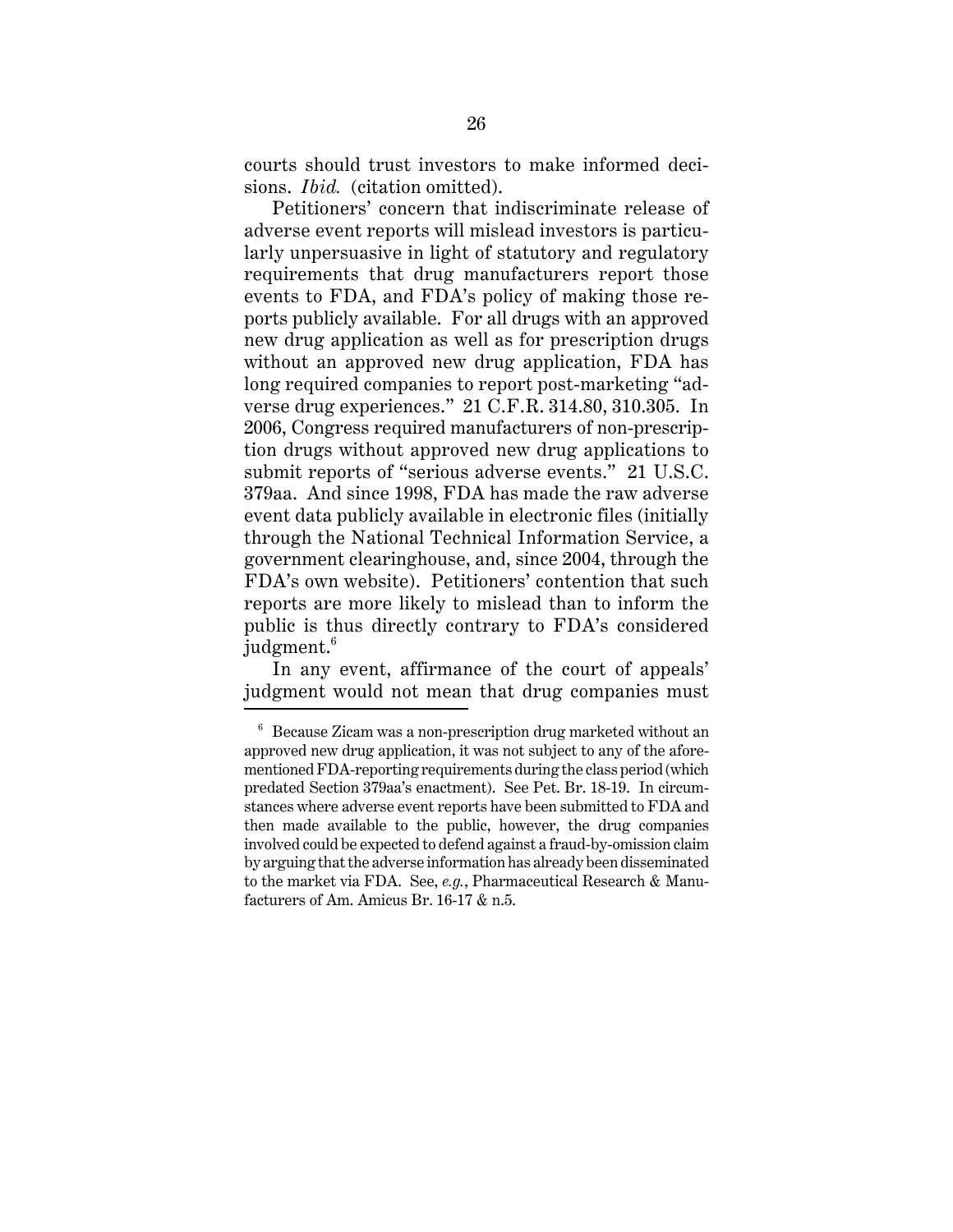disclose to investors every isolated report of an adverse event. As an initial matter, the securities laws require disclosure only in limited situations. In particular, a drug company can choose simply to remain silent about the safety and prospects of its product and avoid any obligation to disclose potentially conflicting information. See *Basic*, 485 U.S. at 239 n.17 ("Silence, absent a duty to disclose, is not misleading under Rule 10b-5."). A duty to disclose arises only when a company chooses to make affirmative representations, including predictive statements about product success and safety, that are incomplete and misleading without omitted information. See 17 C.F.R. 240.10b-5(b) (making it unlawful "to omit to state a material fact necessary in order to make the statements made, in the light of the circumstances under which they were made, not misleading"); see also, *e.g.*, *Helwig* v. *Vencor*, 251 F.3d 540, 561 (6th Cir. 2001) ("With regard to future events, uncertain figures, and other soft information, a company may choose silence or speech elaborated by the factual basis as then known but it may not choose half-truths.").

Even when a company has spoken, it need not indiscriminately release all conceivably relevant information in order to avoid potential Section 10(b) liability. In *Basic*, after rejecting the proposed "bright-line" rule, this Court sought to guide courts' application of the "reasonable investor" materiality standard to speculative information or events. "Under such circumstances," the Court explained, "materiality 'will depend at any given time upon a balancing of both the indicated probability that the event will occur and the anticipated magnitude of the event in light of the totality of the company activity.'" *Basic*, 485 U.S. at 238 (quoting *SEC* v. *Texas Gulf Sulphur Co.*, 401 F.2d 833, 849 (2d Cir. 1968) (en banc),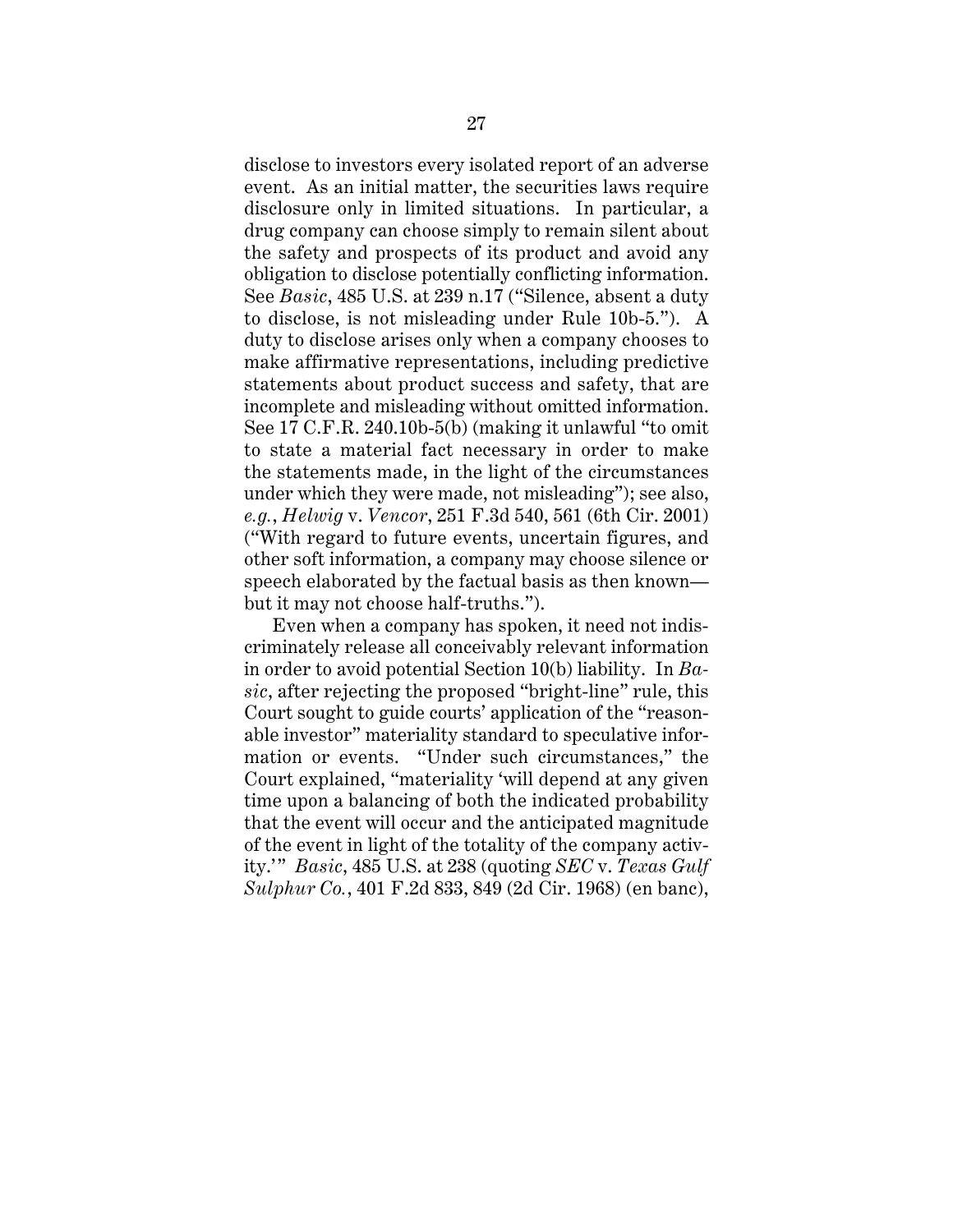cert. denied, 394 U.S. 976 (1969)). While noting the factdependent nature of that inquiry, the Court identified several factors (in a non-exhaustive fashion) that might be relevant in the merger context that was at issue in *Basic*. *Id.* at 239.

As it did in *Basic*, this Court should accord "due deference" to the SEC's views, as conveyed in this brief, on the proper materiality inquiry. 485 U.S. at 239 n.16. In this context, involving similarly uncertain information about potential adverse effects of using a company's drug, materiality may depend on multiple factors. With respect to the likelihood that the adverse-effect information will affect the drug's prospects, a court can consider the source of the reported adverse event (*Good Pharmacovigilance Practices* 4-5); the rate and severity of the adverse event; the potential benefit the drug provides; the availability of alternate therapies; whether the drug is new and has received FDA approval after clinical investigation (*Carter-Wallace*, 220 F.3d at 42); and the plausibility of a causal link (based on many of the factors FDA considers, see pp. 19-20, *supra*, such as temporal relationship and prior studies). With respect to the importance of the drug's success to the company's overall financial outlook, a court can consider the proportion of the company's current and expected revenues/profits from the drug, as well as the extent of any drop in stock price following disclosure of the omitted information. See, *e.g.*, *Hillson Partners, Ltd.* v. *Adage, Inc.*, 42 F.3d 204, 219 (4th Cir. 1994) (deeming omissions immaterial where financial impact on company would be negligible if prediction did not come true); *Ganino* v. *Citizens Util. Co.*, 228 F.3d 154, 162-63, 67 (2d Cir. 2000) (taking into account market movement upon disclosure along with other indicia). These factors are only illustrative, and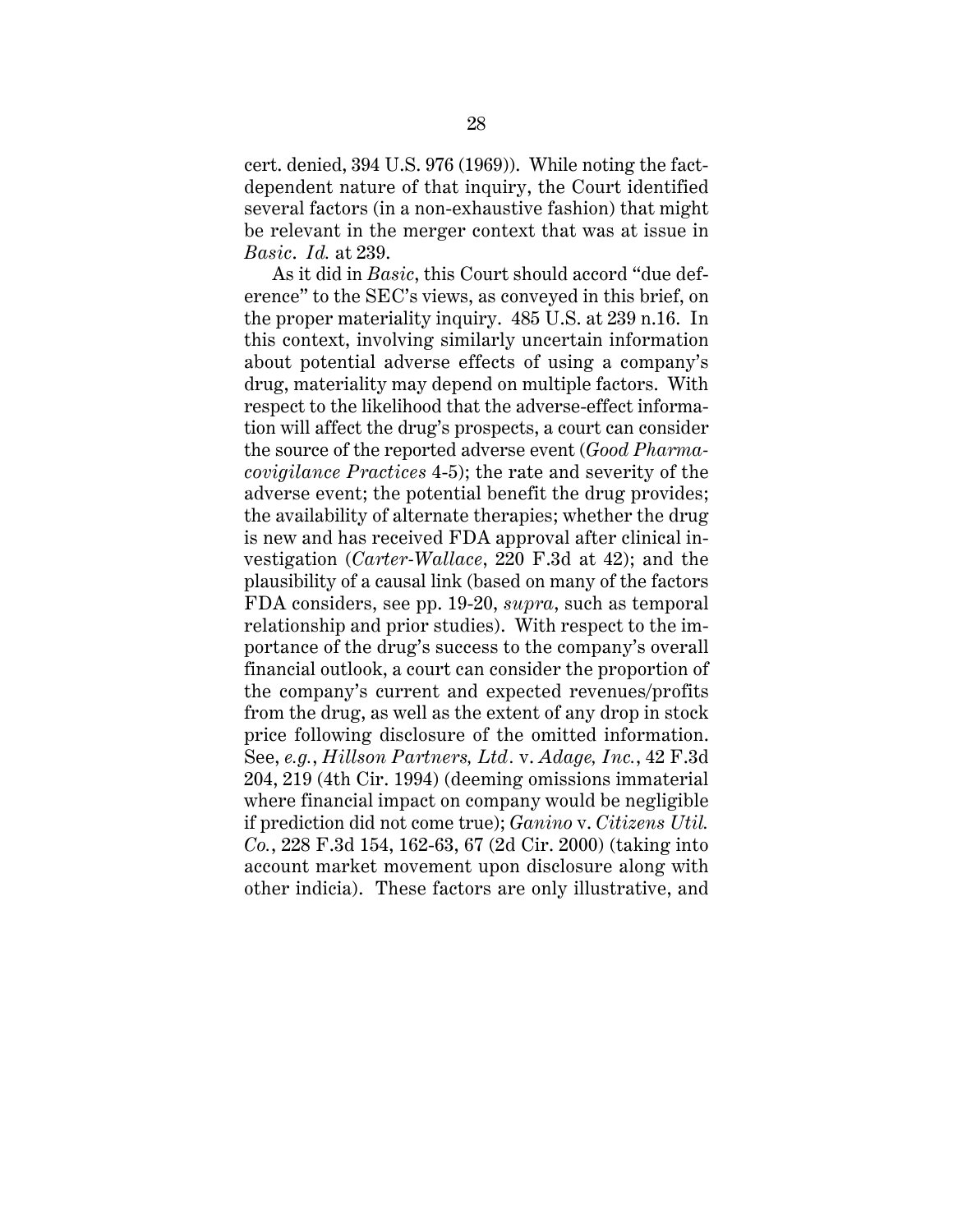"[n]o particular event or factor  $* * *$  need be either necessary or sufficient by itself to render [such information] material." *Basic*, 485 U.S. at 239.

Application of *Basic*'s materiality standard in light of the aforementioned factors therefore would sometimes permit a company to withhold adverse drug information. For example, a company could reasonably conclude that a single report of an adverse event from an anonymous user, or a dozen reports of a dozen different adverse events, would not be important to a reasonable investor for a widely used drug that had undergone rigorous premarket testing and FDA review and approval. Even if the reports of an adverse effect were more numerous or reliable, a company could reasonably conclude that they were not material if the effect was minor and transient relative to the drug's benefit and the drug sales did not contribute meaningfully to the company's revenues. The choice that petitioners offer the Court—adopt a statistical significance threshold or force companies to disclose every report of an adverse effect to stave off liability—is ultimately a false one. $7$ 

 $7$  The PSLRA's provisions governing private actions, including the heightened pleading requirements for misleading statements and omissions (15 U.S.C. 78u-4(b)(1)), and the safe harbor for forward-looking statements (15 U.S.C. 78u-5), establish additional mechanisms for weeding out meritless private securities-fraud lawsuits without unnecessarily impinging on the government's enforcement efforts. Moreover, under the judicially crafted "bespeaks caution" doctrine, predictive statements are not actionable if they are accompanied by specific cautionary language. *E.g.*, *Edward J. Goodman Life Income Trust* v. *Jabil Circuit, Inc.*, 594 F.3d 783, 796 (11th Cir. 2010). These protections provide further filtering above and beyond *Basic*.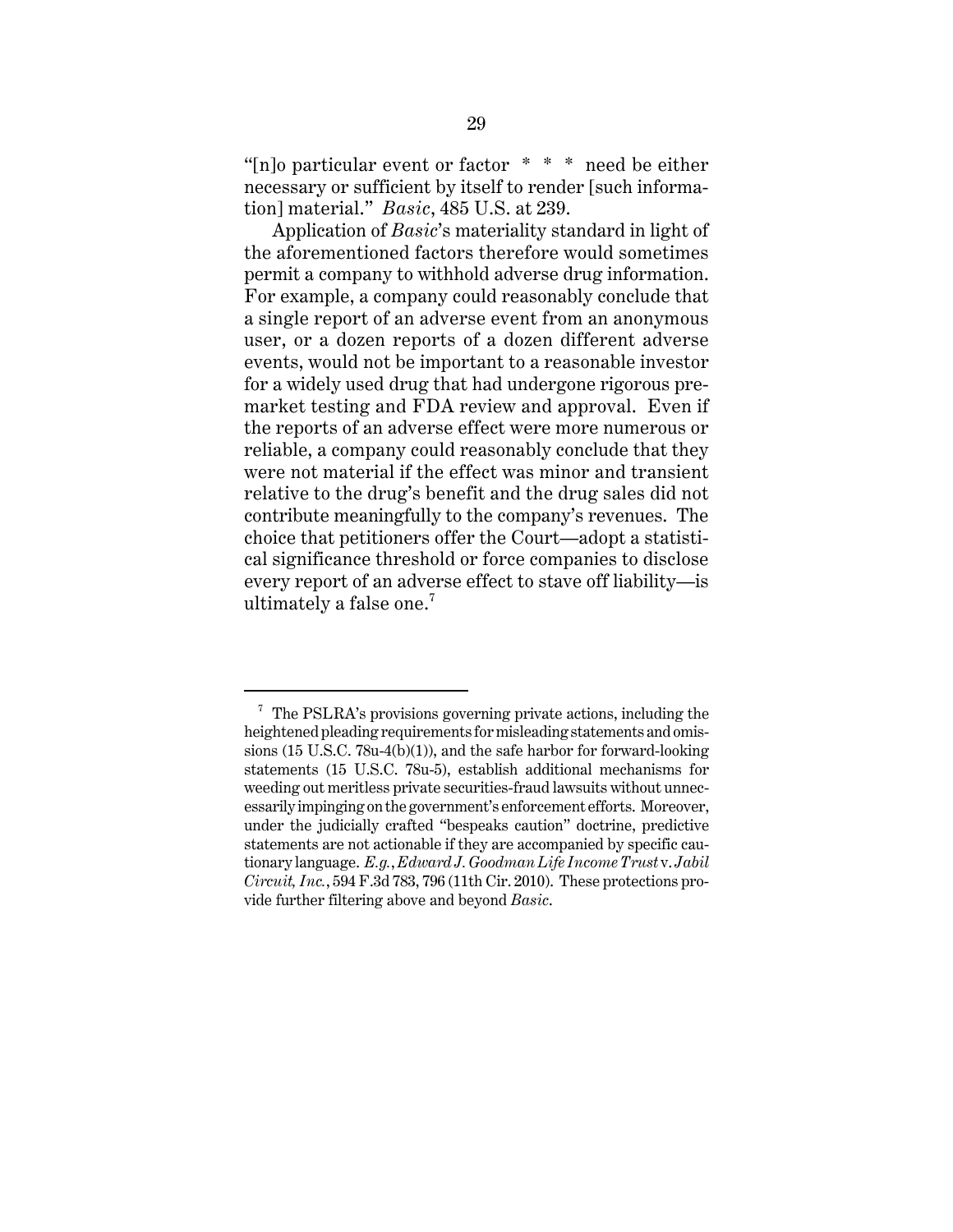# *4. Respondents' allegations regarding the omitted information about Zicam use and anosmia are sufficient to plead materiality under* **Basic**

Applying *Basic*'s standard in light of the factors discussed above, respondents' complaint adequately alleges materiality.

First, much of the information associating Zicam use with anosmia was provided by experts in the field. Three different medical researchers and physicians communicated their concerns about a link between Zicam use and anosmia. As conveyed to Matrixx, those concerns were based in part on the experts' treatment and observation of at least a dozen patients who experienced anosmia after using Zicam, and in part on published studies establishing a link between anosmia and another zinc compound.

Second, drug-induced anosmia is a relatively serious side effect. J.A. 274a n.2. Given that Zicam is a medication that claims to lessen the duration of cold symptoms and that many alternate remedies are available, consumer awareness of even a low probability of developing anosmia could have significantly reduced Zicam's sales.

Third, Zicam did not have a new drug application approved by FDA. J.A. 269a. Clinical trials sufficient for FDA approval can take years to complete, may involve thousands of human subjects, and systematically evaluate a drug's benefits and risks. See, *e.g.*, *Abigail Alliance* v. *Von Eschenbach*, 495 F.3d 695, 697-698 (D.C. Cir. 2007), cert. denied, 128 S. Ct. 1069 (2008). A reasonable investor could attach greater significance to adverse event reports concerning a new drug (like Zicam) that has not undergone FDA review and ap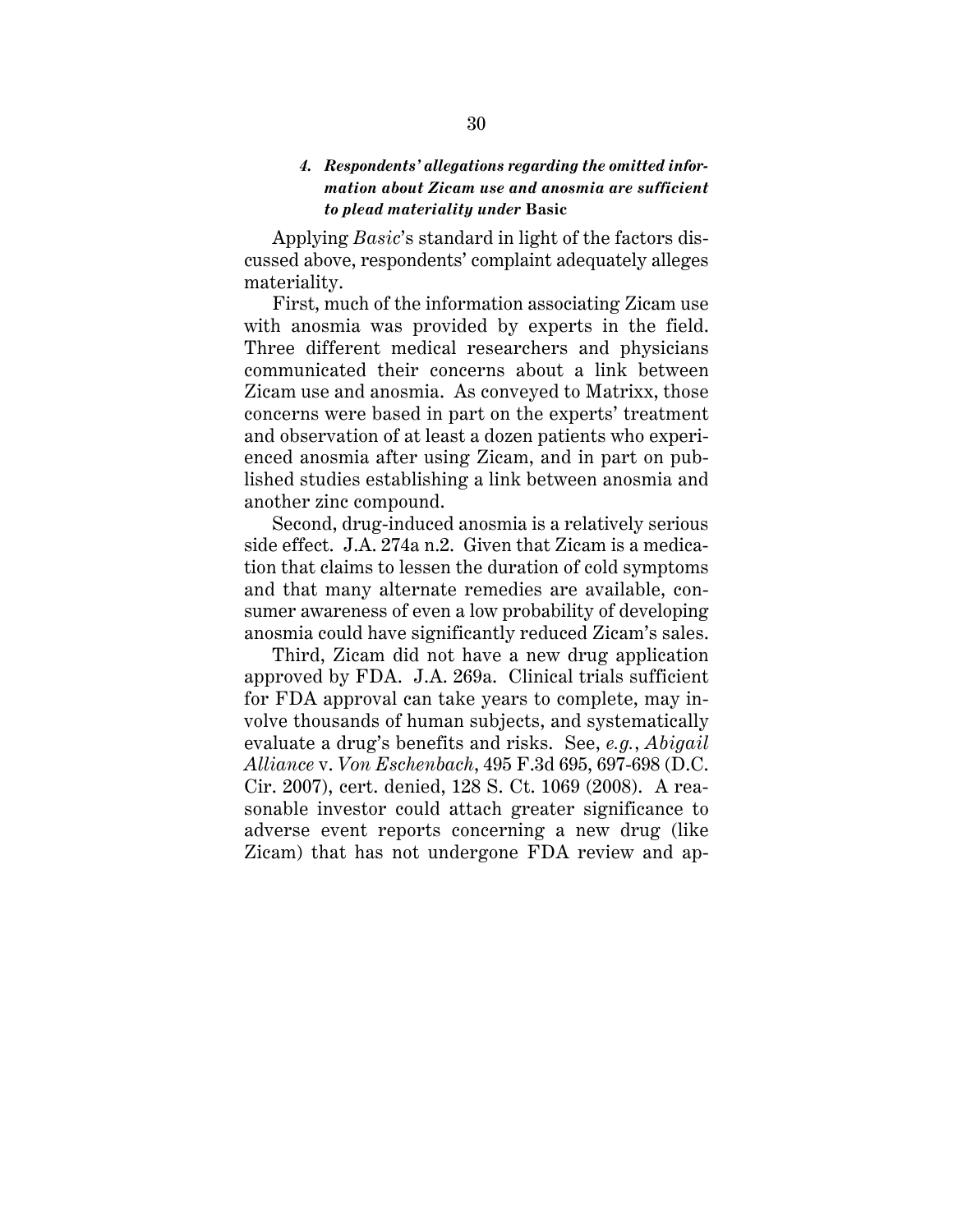proval than to similar reports concerning a drug for which a larger body of data was available.<sup>8</sup>

Fourth, several of the facts alleged—independent of the expert assessments shared with Matrixx—suggest a plausible causal link between Zicam use and anosmia. According to the complaint, at least some users suffered a severe burning sensation and loss of smell immediately after intranasal application of Zicam. J.A. 69a-70a (¶ 28). Those allegations, combined with the published studies linking anosmia to another zinc compound, support the notion that consumers (and possibly regulators) would consider a causal connection plausible.

Fifth, the fact that Matrixx's stock fell 23.8% the day after the *Good Morning America* story supports the conclusion that the omitted information would have been important to a reasonable investor. J.A. 81a (¶ 43). The strong correlation between Zicam's success and Matrixx's financial prospects is unsurprising given that Zicam constituted 70% of Matrixx's total sales at the time. J.A. 60a (¶ 2). Under petitioners' extreme view, by contrast, a trier of fact would not even be allowed to consider whether a reasonable investor would have attached significance to information that, when released to the public, demonstrably affected actual investor behavior.

<sup>8</sup> Citing a press release, petitioners state that "[p]rior to the events at issue here, Matrixx conducted two published double-blind, placebocontrolled, randomized clinical studies of the intranasal application of zinc gluconate." Pet. Br. 5 (citing J.A. 193a-194a). Matrixx effectively contradicted that press release (and undercut the probative value of those two studies), however, when it subsequently declared that a panel of scientists convened "to review current information on smell disorders" had concluded that "there is insufficient scientific evidence at this time to determine if zinc gluconate, when used as recommended, affects a person's ability to smell." J.A. 82a (¶¶ 45-46).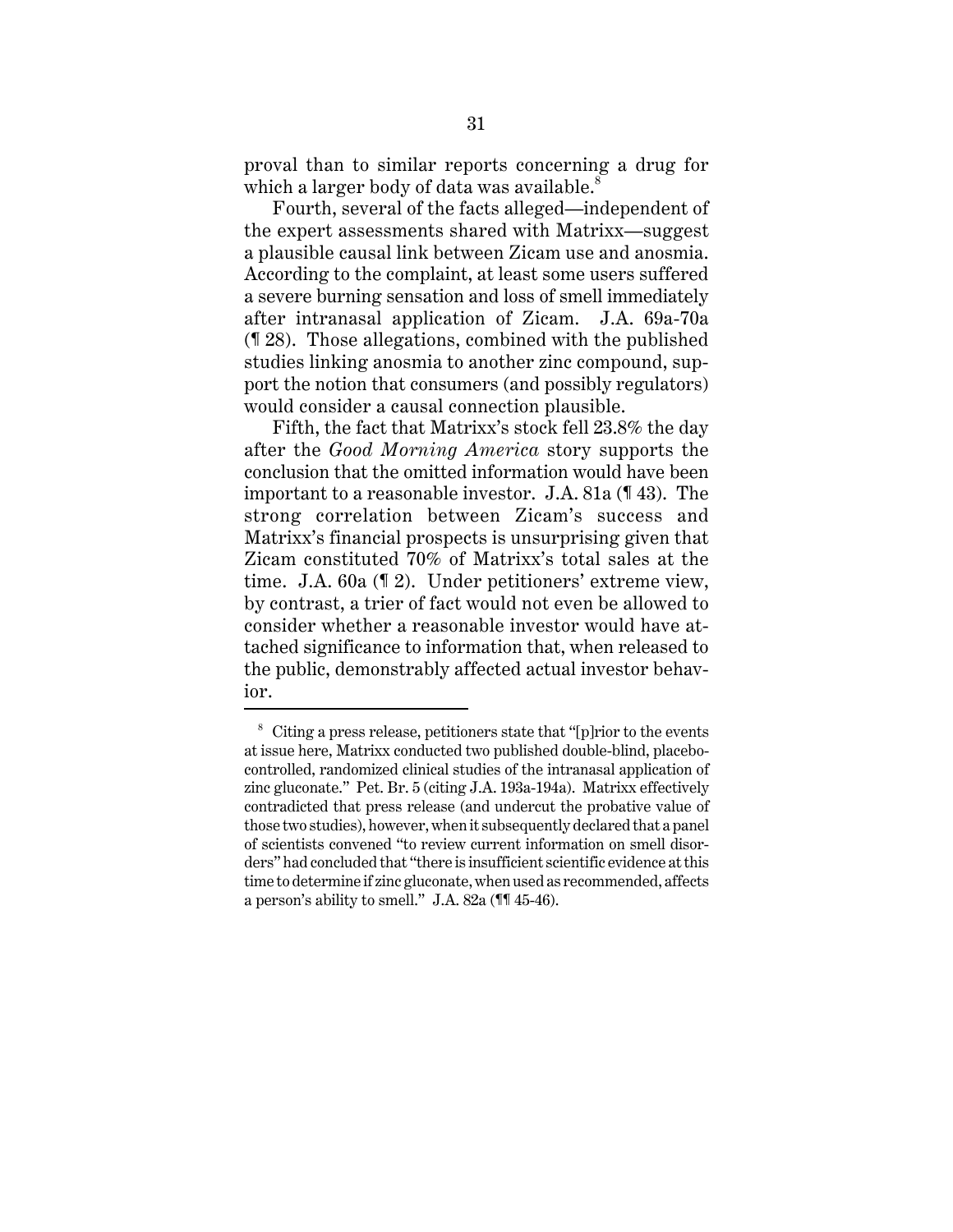### **B. Respondents Adequately Alleged That Petitioners Acted With Scienter**

The PSLRA requires a private plaintiff in a Section 10(b) suit to "state with particularity facts giving rise to a strong inference that the defendant acted with the required state of mind." 15 U.S.C. 78u-4(b)(2). Scienter, the state of mind required under Section 10(b), is "a mental state embracing intent to deceive, manipulate, or defraud." *Ernst & Ernst* v. *Hochfelder*, 425 U.S. 185, 193 n.12 (1976). "Every Court of Appeals that has considered the issue has held" that scienter may be proven "by showing that the defendant acted intentionally or recklessly." *Tellabs, Inc.* v. *Makor Issues & Rights, Ltd.*, 551 U.S. 308, 318 n.3 (2007). A "strong inference" of scienter is an inference "cogent and at least as compelling as any opposing inference of nonfraudulent intent." *Id.* at 314.

Respondents satisfied the PSLRA standard. In addition to the facts discussed above (pp. 30-31, *supra*), Matrixx prevented Dr. Jafek from using Zicam's name in the presentation of his case study on anosmia, suggesting strongly that Matrixx was aware of the potential damage that such a disclosure could do to Zicam's prospects. Matrixx's failure to disclose a pending anosmiarelated lawsuit while noting the material risks of even a meritless product-liability claim further suggests deceptive intent. J.A. 75a-76a (¶ 35). Finally, although Matrixx publicly stated that reports of anosmia were "completely unfounded" because "the safety and efficacy of zinc gluconate" were "well established," J.A. 77a-78a (¶ 38), it shortly thereafter admitted that a panel of scientists it had convened had concluded that "there is insufficient scientific evidence at this time to determine if zinc gluconate, when used as recommended, affects a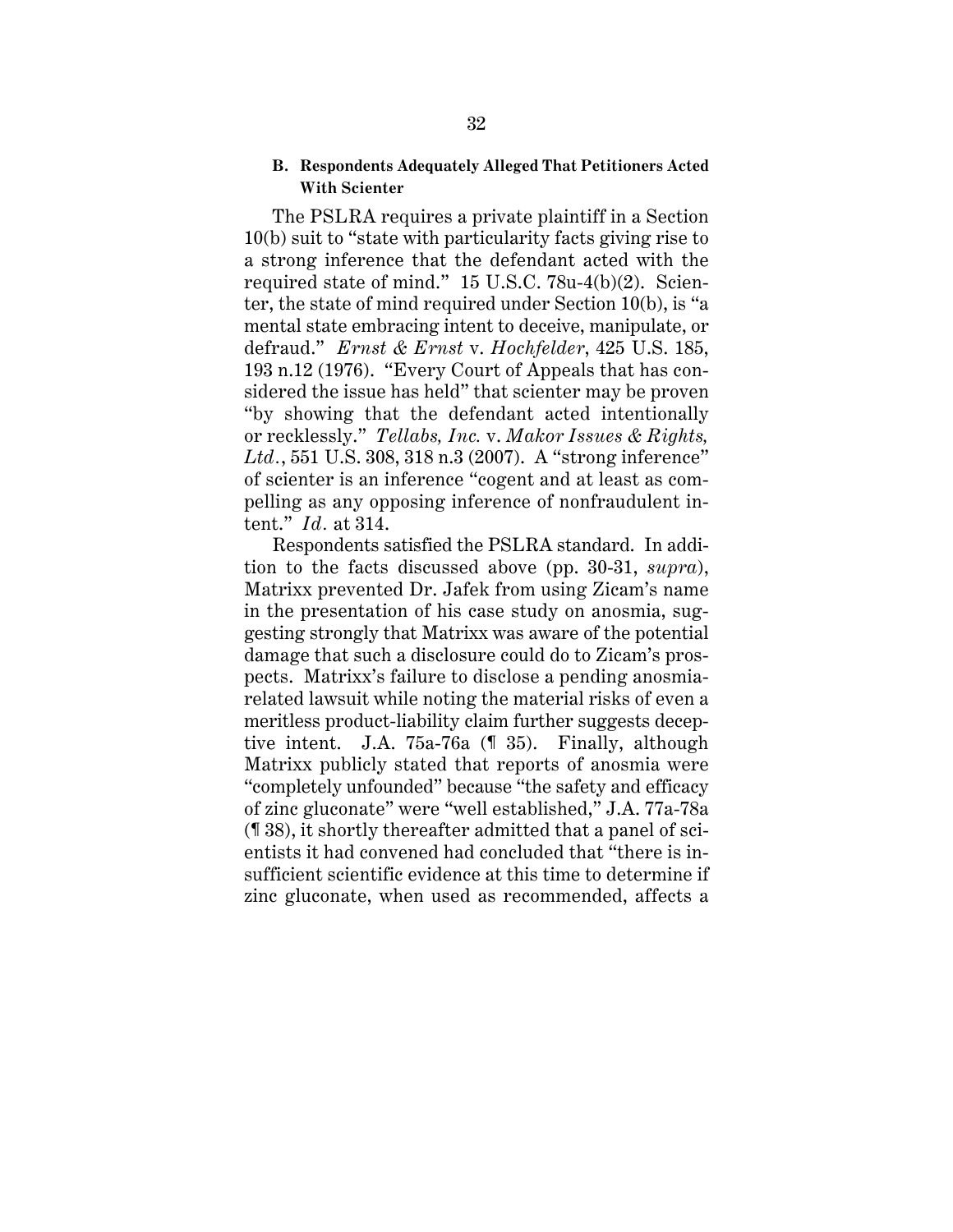person's ability to smell," J.A. 82a (¶¶ 45-46). Taken together, the facts alleged in respondents' complaint establish the requisite "strong inference that the defendant acted with the required state of mind." 15 U.S.C. 78u-4(b)(2).

### **CONCLUSION**

The judgment of the court of appeals should be affirmed.

Respectfully submitted.

DAVID M. BECKER *General Counsel* MARK D. CAHN *Deputy General Counsel* JACOB H. STILLMAN *Solicitor* MICHAEL A. CONLEY *Deputy Solicitor* LUIS DE LA TORRE *Senior Litigation Counsel* JEFFREY A. BERGER *Attorney Securities and Exchange Commission* MARK B. CHILDRESS *Acting General Counsel*  RALPH S. TYLER *Chief Counsel Food and Drug Division Department of Health &* 

NOVEMBER 2010

*Human Services* 

NEAL KUMAR KATYAL *Acting Solicitor General* MALCOLM L. STEWART *Deputy Solicitor General* PRATIK A. SHAH *Assistant to the Solicitor General*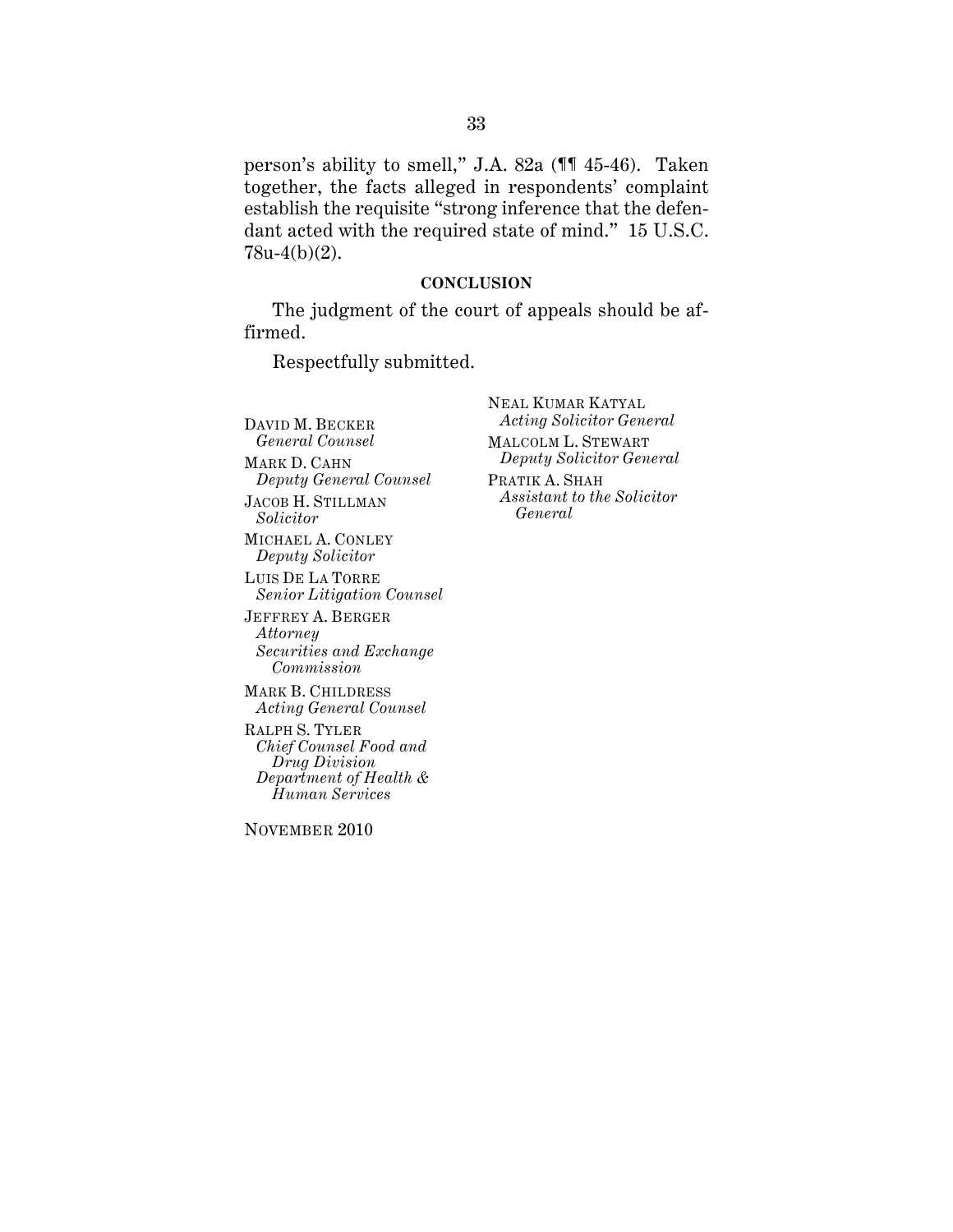## **APPENDIX**

1. 15 U.S.C. 78j provides in pertinent part:

### **Manipulative and deceptive devices**

It shall be unlawful for any person, directly or indirectly, by the use of any means or instrumentality of interstate commerce or of the mails, or of any facility of any national securities exchange—

\* \* \* \* \*

(b) To use or employ, in connection with the purchase or sale of any security registered on a national securities exchange or any security not so registered, or any securities-based swap agreement (as defined in section 206B of the Gramm-Leach-Bliley Act), any manipulative or deceptive device or contrivance in contravention of such rules and regulations as the Commission may prescribe as necessary or appropriate in the public interest or for the protection of investors.

(1a)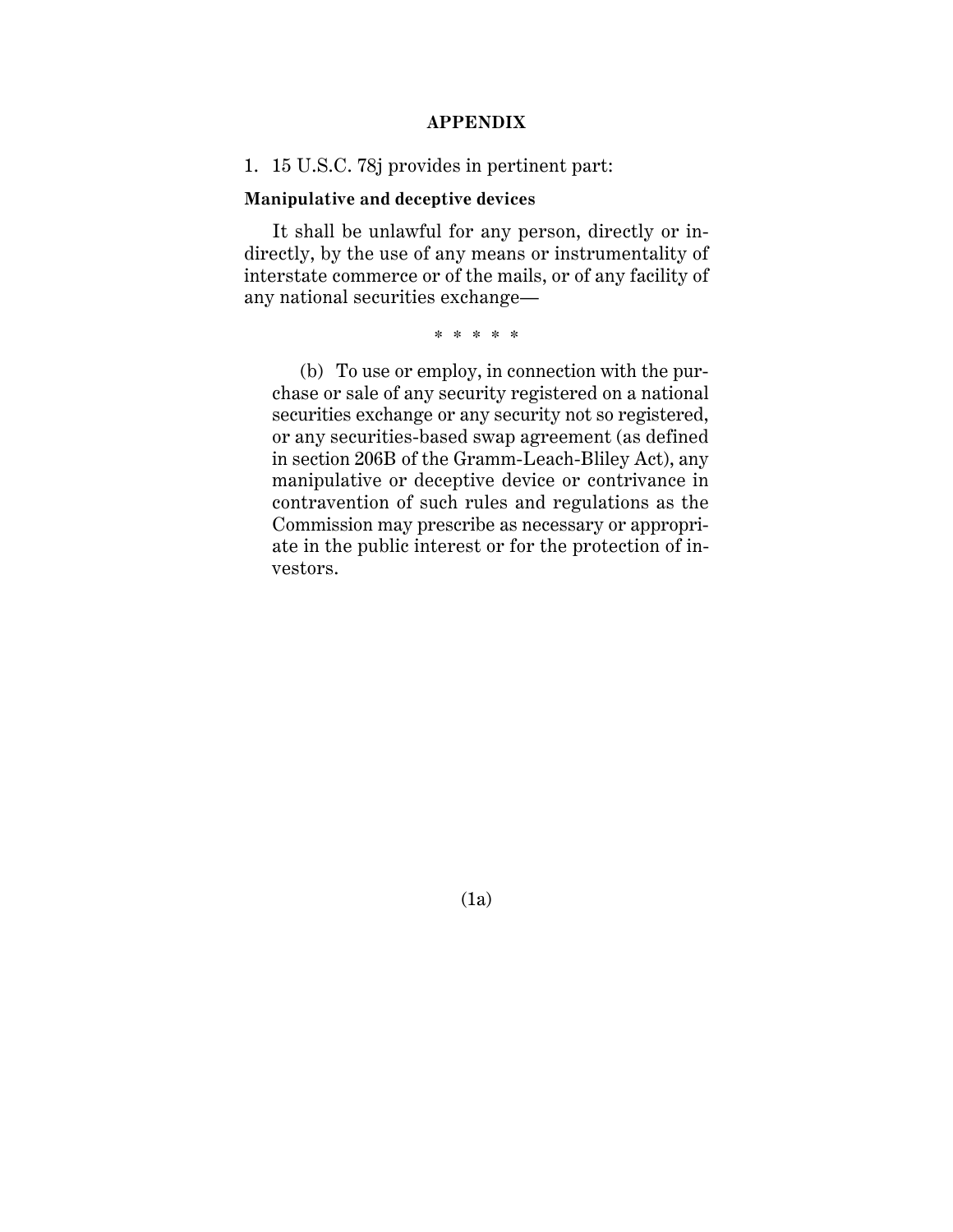2. 15 U.S.C. 78u-4 provides in pertinent part:

**Private securities litigation**

\* \* \* \* \*

#### **(b) Requirements for securities fraud actions**

#### **(1) Misleading statements and omissions**

In any private action arising under this chapter in which the plaintiff alleges that the defendant—

(A) made an untrue statement of a material fact; or

(B) omitted to state a material fact necessary in order to make the statements made, in the light of the circumstances in which they were made, not misleading;

the complaint shall specify each statement alleged to have been misleading, the reason or reasons why the statement is misleading, and, if an allegation regarding the statement or omission is made on information and belief, the complaint shall state with particularity all facts on which that belief is formed.

### **(2) Required state of mind**

In any private action arising under this chapter in which the plaintiff may recover money damages only on proof that the defendant acted with a particular state of mind, the complaint shall, with respect to each act or omission alleged to violate this chapter, state with particularity facts giving rise to a strong inference that the defendant acted with the required state of mind.